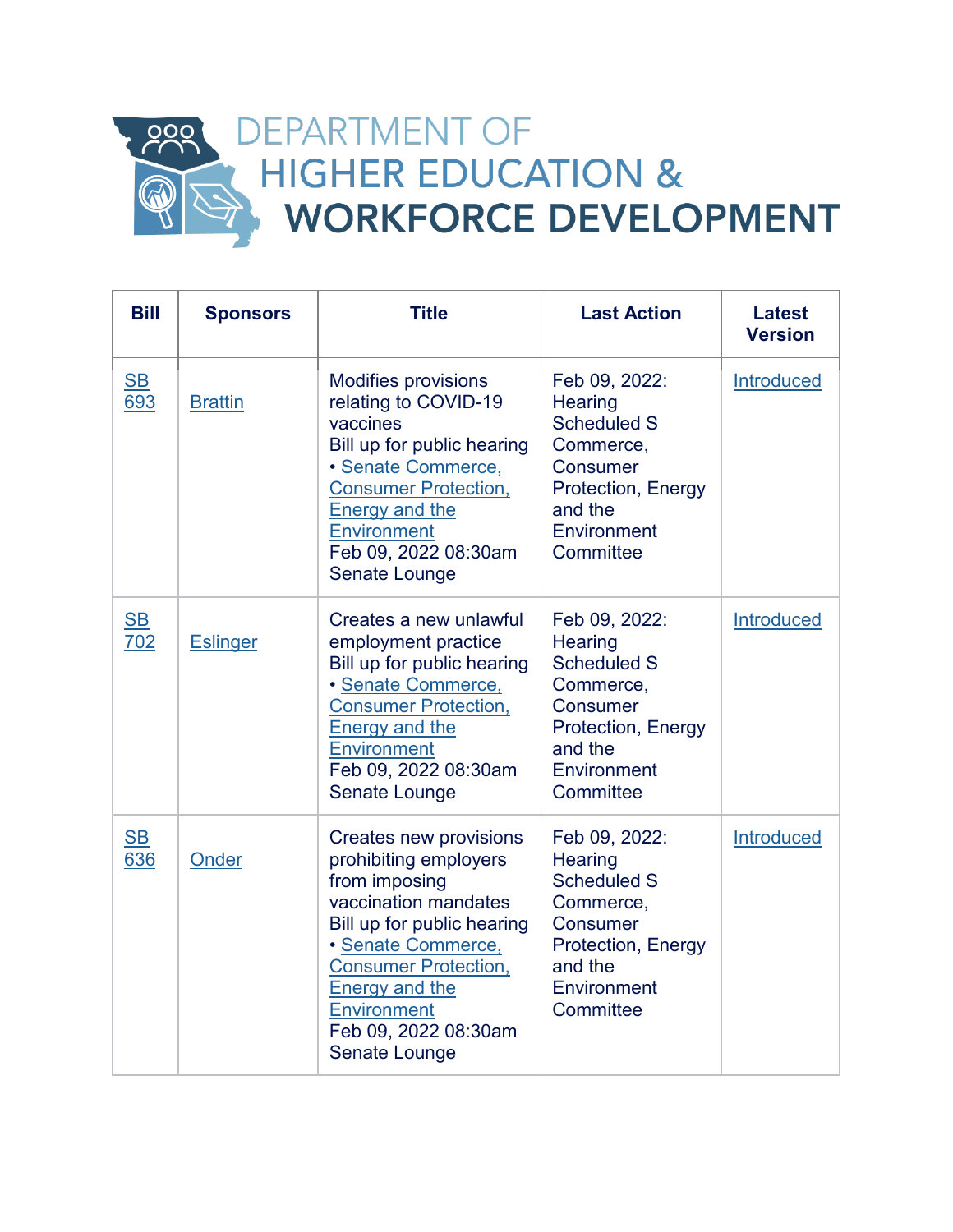| <b>Bill</b>                      | <b>Sponsors</b>         | <b>Title</b>                                                                                                                                                                                                                                                     | <b>Last Action</b>                                                                                                                                        | <b>Latest</b><br><b>Version</b>                        |
|----------------------------------|-------------------------|------------------------------------------------------------------------------------------------------------------------------------------------------------------------------------------------------------------------------------------------------------------|-----------------------------------------------------------------------------------------------------------------------------------------------------------|--------------------------------------------------------|
| $\underline{\mathsf{SB}}$<br>651 | <b>Eigel</b>            | Creates new provisions<br>prohibiting vaccination<br>mandates imposed by<br>employers<br>Bill up for public hearing<br>· Senate Commerce,<br><b>Consumer Protection,</b><br><b>Energy and the</b><br><b>Environment</b><br>Feb 09, 2022 08:30am<br>Senate Lounge | Feb 09, 2022:<br><b>Hearing</b><br><b>Scheduled S</b><br>Commerce,<br><b>Consumer</b><br><b>Protection, Energy</b><br>and the<br>Environment<br>Committee | <b>Introduced</b>                                      |
| $\underline{\mathsf{SB}}$<br>672 | Hough                   | <b>Modifies provisions</b><br>relating to the Fast<br><b>Track Workforce</b><br><b>Incentive Grant</b><br>program<br><b>Senate Calendar:</b><br><b>FORMAL, SENATE</b><br><b>BILLS FOR</b><br><b>PERFECTION - Feb</b><br>07, 2022<br><b>Position: 1</b>           | Feb 02, 2022:<br><b>Formal Calendar S</b><br><b>Bills for Perfection</b>                                                                                  | <b>Senate</b><br><b>Committee</b><br><b>Substitute</b> |
| HВ<br>1668                       | Christofanelli,<br>Phil | <b>Establishes the</b><br>"Cronkite New Voices<br>Act."                                                                                                                                                                                                          | Feb 01, 2022:<br>Referred:<br>Emerging<br>Issues(H)                                                                                                       | Introduced                                             |
| <u>HB</u><br>1683                | <b>Brown, Chris</b>     | Requires in-state public<br>educational institutions<br>to grant undergraduate<br>course credit for<br>students who score 3 or<br>higher on advance<br>placement<br>examinations                                                                                 | Feb 01, 2022:<br>Referred: Higher<br>Education(H)                                                                                                         | <b>Introduced</b>                                      |
| <u>HB</u><br>1724                | <b>Hudson, Brad</b>     | Prohibits public<br>institutions of higher<br>learning from<br>discriminating against a                                                                                                                                                                          | Feb 01, 2022:<br><b>Referred: Rules -</b><br>Administrative<br>Oversight(H)                                                                               | Introduced                                             |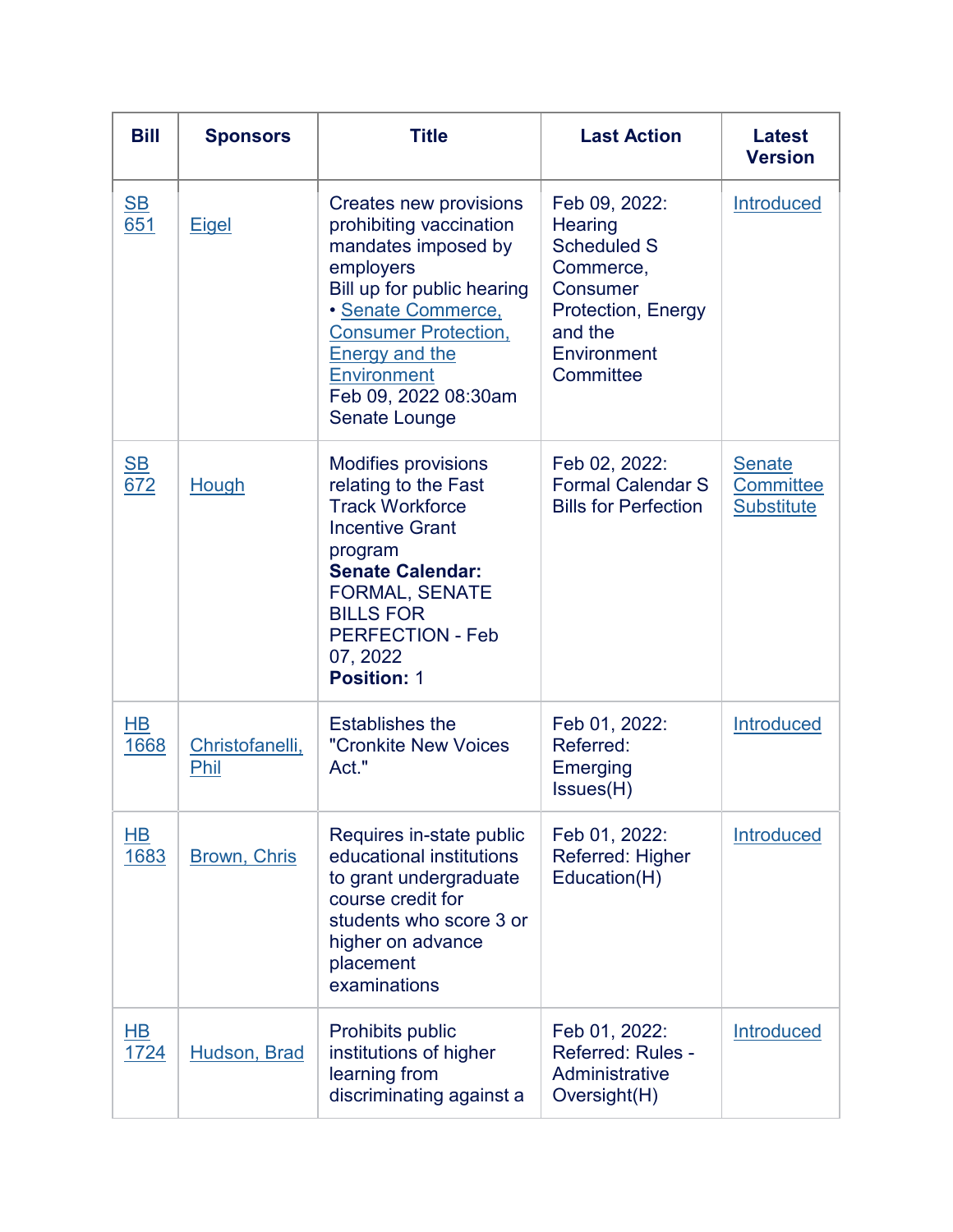| <b>Bill</b>                      | <b>Sponsors</b>               | <b>Title</b>                                                                                                                                                                        | <b>Last Action</b>                                                           | <b>Latest</b><br><b>Version</b> |
|----------------------------------|-------------------------------|-------------------------------------------------------------------------------------------------------------------------------------------------------------------------------------|------------------------------------------------------------------------------|---------------------------------|
|                                  |                               | religious student<br>association or denying<br>a religious student<br>association any benefit<br>available to any other<br>student association                                      |                                                                              |                                 |
| $\underline{\mathsf{SB}}$<br>703 | <b>Eslinger</b>               | <b>Modifies provisions</b><br>relating to workforce<br>development in<br>elementary and<br>secondary education                                                                      | Feb 01, 2022:<br><b>Hearing Cancelled</b><br><b>S</b> Education<br>Committee | Introduced                      |
| $\overline{AB}$<br>1960          | Murphy, Jim                   | <b>Creates provisions</b><br>relating to masking<br>requirements                                                                                                                    | Feb 01, 2022:<br>Referred:<br>Judiciary(H)                                   | <b>Introduced</b>               |
| HВ<br>2088                       | <b>Grier, Derek</b>           | <b>Establishes the Earning</b><br><b>Safe Reentry Through</b><br>Work Act of 2021                                                                                                   | Feb 01, 2022:<br>Voted Do Pass (H)                                           | <b>Introduced</b>               |
| <u>HB</u><br>2105                | Schnelting,<br>Adam           | <b>Establishes the</b><br><b>Missouri Censorship</b><br><b>Prohibition Act to</b><br>protect the rights of<br>speakers on campuses<br>of public institutions of<br>higher education | Feb 01, 2022:<br>Referred: Higher<br>Education(H)                            | Introduced                      |
| HВ<br>2174                       | <b>Mayhew, Don</b>            | <b>Modifies provisions</b><br>relating to the<br>Alzheimer's state plan<br>task force                                                                                               | Feb 01, 2022:<br><b>Referred: Health</b><br>and Mental Health<br>Policy(H)   | <b>Introduced</b>               |
| HВ<br>2325                       | Patterson,<br><b>Jonathan</b> | <b>Establishes the</b><br>"Workforce Diploma<br>Program" within the<br>Department of Higher<br><b>Education and</b><br>Workforce<br>Development                                     | Feb 01, 2022:<br><b>Referred: Rules -</b><br>Legislative<br>Oversight(H)     | <b>Introduced</b>               |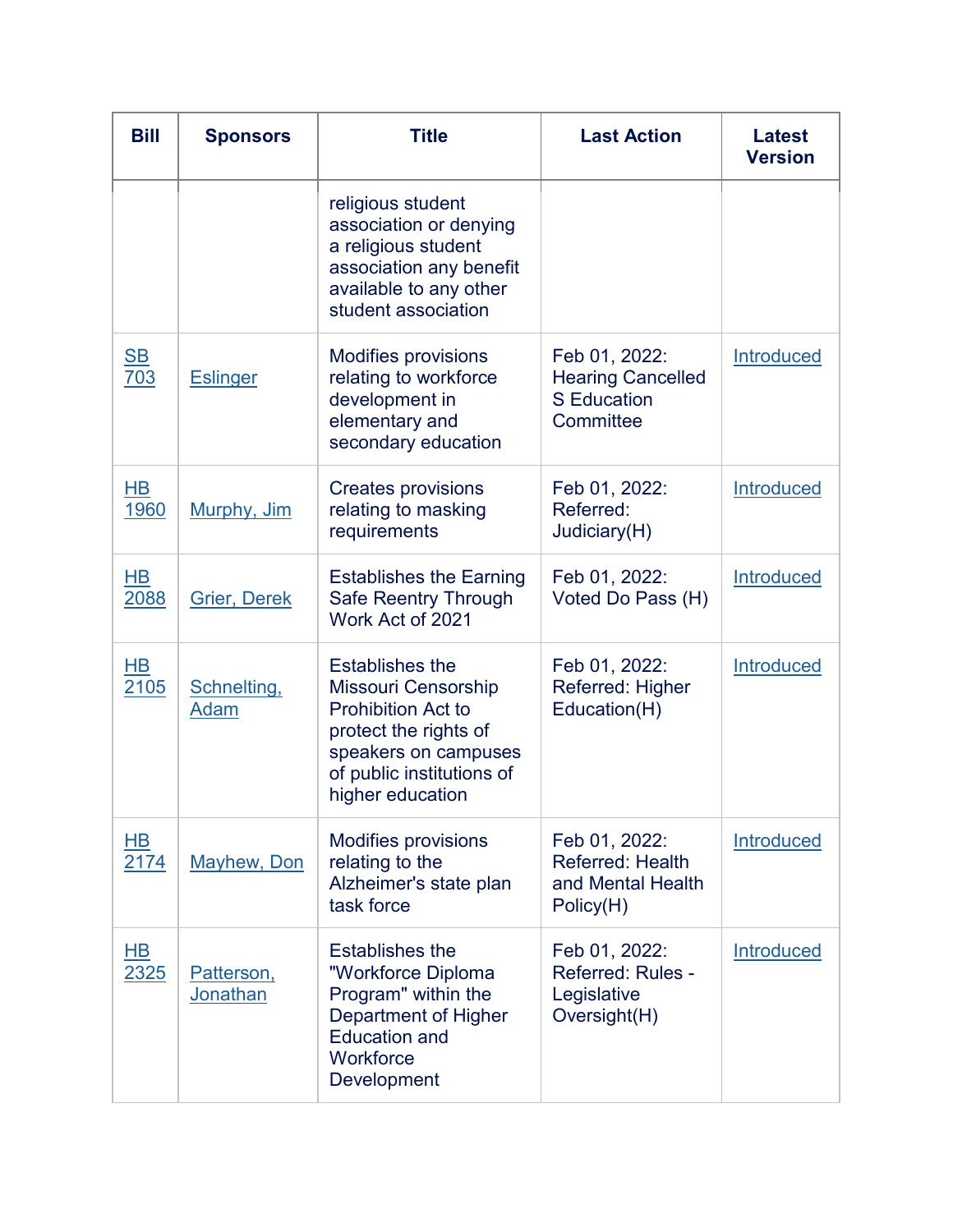| <b>Bill</b>                      | <b>Sponsors</b>                 | <b>Title</b>                                                                                                                                                                                                                                                                                                    | <b>Last Action</b>                                               | <b>Latest</b><br><b>Version</b> |
|----------------------------------|---------------------------------|-----------------------------------------------------------------------------------------------------------------------------------------------------------------------------------------------------------------------------------------------------------------------------------------------------------------|------------------------------------------------------------------|---------------------------------|
| $H$ B<br>2327                    | <b>Riggs, Louis</b>             | Establishes a task force<br>to study issues relating<br>to state workers and<br>work-from-home policy                                                                                                                                                                                                           | Feb 01, 2022:<br>Referred:<br>Workforce<br>Development(H)        | <b>Introduced</b>               |
| <u>HB</u><br>2543                | O'Donnell,<br><b>Michael</b>    | <b>Changes provisions</b><br>governing tuition rates<br>for military service<br>members, discharged<br>members, and<br>dependents<br>Bill up for public hearing<br><b>• House Veterans</b><br>Feb 08, 2022 04:00pm<br>House Hearing Room 5<br>2/8/2022 - 4:00 PM or<br>upon adjournment<br>(whichever is later) | Feb 01, 2022:<br>Referred:<br>Veterans(H)                        | <b>Introduced</b>               |
| $\overline{\mathsf{HB}}$<br>2602 | Henderson,<br><b>Mike</b>       | <b>Establishes provisions</b><br>related to a<br>performance funding<br>formula for university<br>and two-year college<br>systems                                                                                                                                                                               | Feb 01, 2022:<br><b>Read Second</b><br>Time (H)                  | <b>Introduced</b>               |
| HВ<br>2622                       | <u>Derges,</u><br><u>Tricia</u> | <b>Requires controlled</b><br>substance education for<br>students at health-<br>related professional<br>schools<br><b>House Calendar:</b><br><b>HOUSE BILLS FOR</b><br><b>SECOND READING -</b><br>Feb 06, 2022<br>Position: 10                                                                                  | Feb 01, 2022:<br>Introduced and<br><b>Read First Time</b><br>(H) | <b>Introduced</b>               |
| <b>HB</b><br>2613                | Burnett,<br><b>Ingrid</b>       | <b>Modifies provisions</b><br>relating to higher<br>education tuition<br><b>House Calendar:</b><br><b>HOUSE BILLS FOR</b>                                                                                                                                                                                       | Feb 01, 2022:<br>Introduced and<br><b>Read First Time</b><br>(H) | Introduced                      |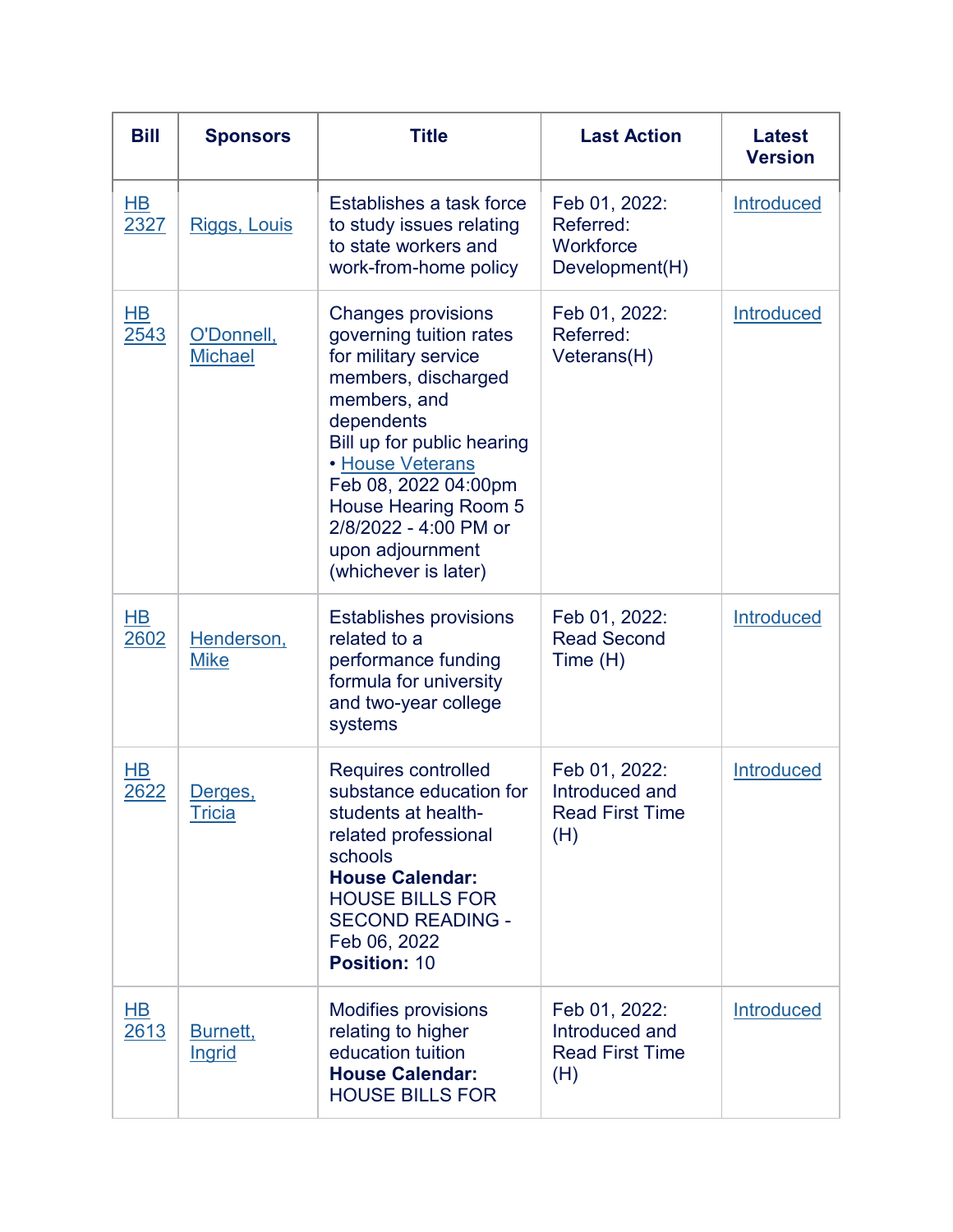| <b>Bill</b>             | <b>Sponsors</b>             | <b>Title</b>                                                                                                                                                                                                                                               | <b>Last Action</b>                                                                                | <b>Latest</b><br><b>Version</b> |
|-------------------------|-----------------------------|------------------------------------------------------------------------------------------------------------------------------------------------------------------------------------------------------------------------------------------------------------|---------------------------------------------------------------------------------------------------|---------------------------------|
|                         |                             | <b>SECOND READING -</b><br>Feb 06, 2022<br><b>Position: 1</b>                                                                                                                                                                                              |                                                                                                   |                                 |
| $\overline{HB}$<br>2638 | <b>Riggs, Louis</b>         | <b>Establishes the</b><br><b>Broadband</b><br><b>Development Council</b><br><b>House Calendar:</b><br><b>HOUSE BILLS FOR</b><br><b>SECOND READING -</b><br>Feb 06, 2022<br><b>Position: 26</b>                                                             | Feb 01, 2022:<br>Introduced and<br><b>Read First Time</b><br>(H)                                  | Introduced                      |
| $\overline{AB}$<br>1485 | Kelley, Ann                 | <b>Creates provisions</b><br>relating to exemptions<br>from employer<br>vaccination<br>requirements                                                                                                                                                        | Jan 31, 2022:<br><b>HCS Reported Do</b><br>Pass (H)                                               | Introduced                      |
| <u>HB</u><br>1590       | Fitzwater,<br><b>Travis</b> | Changes the laws<br>regarding state<br>contracts, taxation, and<br>the Department of<br><b>Economic Development</b><br><b>House Calendar:</b><br><b>HOUSE BILLS FOR</b><br><b>PERFECTION - Feb</b><br>06, 2022<br><b>Position: 2</b>                       | Jan 31, 2022:<br><b>Reported Do Pass</b><br>(H) - AYES: 12<br><b>NOES: 0</b><br><b>PRESENT: 0</b> | Committee                       |
| $\overline{HB}$<br>1686 | <b>Hardwick, Bill</b>       | <b>Creates provisions</b><br>relating to the right to<br>refuse the COVID-19<br>vaccine and medical<br>treatment<br>Bill up for executive<br>session • House Rules -<br><b>Administrative</b><br>Oversight<br>Feb 07, 2022 03:30pm<br>House Hearing Room 6 | Jan 31, 2022:<br><b>Referred: Rules -</b><br>Administrative<br>Oversight(H)                       | Committee                       |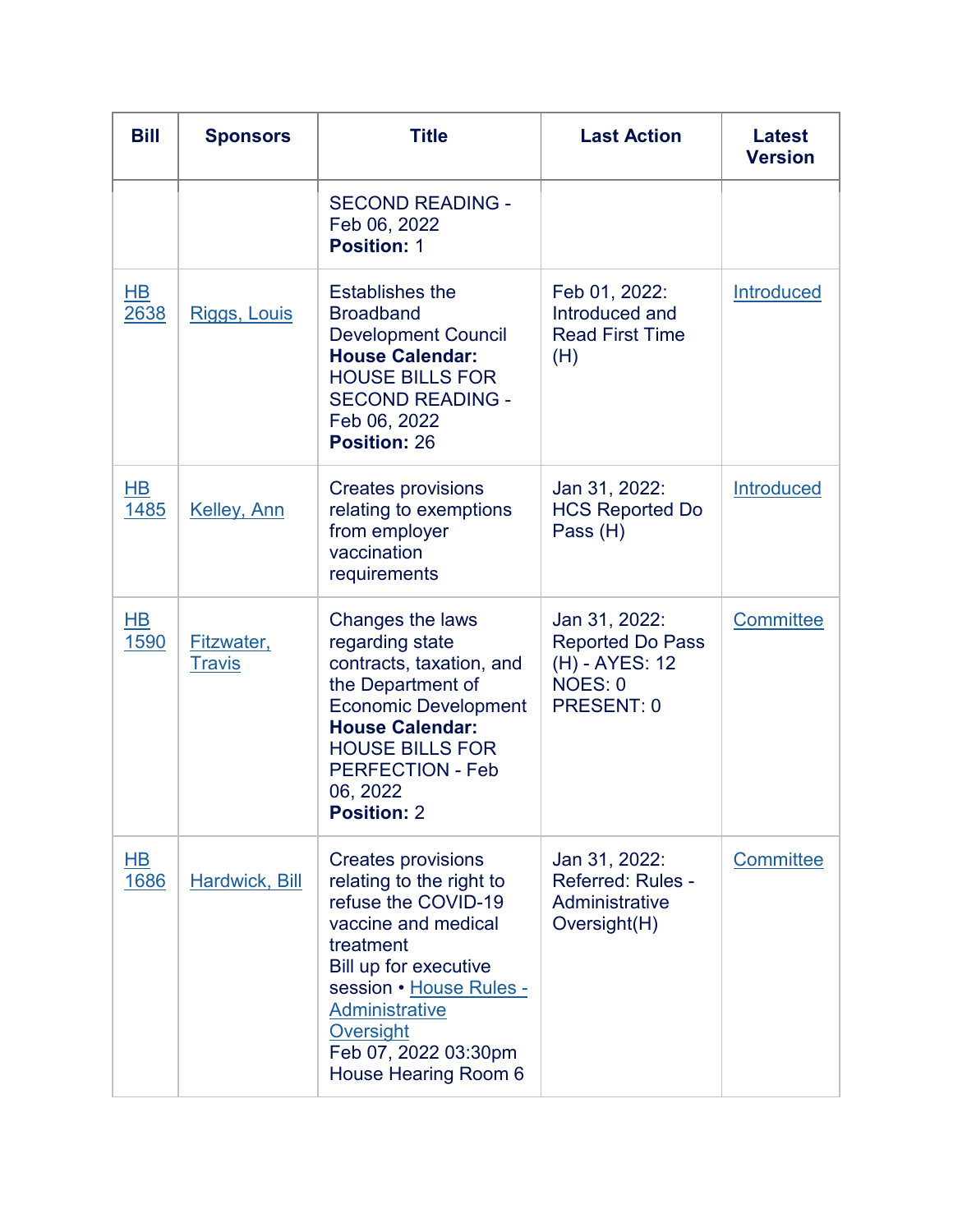| <b>Bill</b>             | <b>Sponsors</b>             | <b>Title</b>                                                                                                                                                                                                                                                           | <b>Last Action</b>                                                               | <b>Latest</b><br><b>Version</b> |
|-------------------------|-----------------------------|------------------------------------------------------------------------------------------------------------------------------------------------------------------------------------------------------------------------------------------------------------------------|----------------------------------------------------------------------------------|---------------------------------|
| $\overline{AB}$<br>2171 | <b>Francis, Rick</b>        | <b>Modifies provisions</b><br>governing workforce<br>development in<br>elementary and<br>secondary education<br>Bill up for executive<br>session • House<br>Workforce<br><b>Development</b><br>Feb 07, 2022 01:00pm<br><b>House Hearing Room 1</b>                     | Jan 31, 2022:<br><b>Public Hearing</b><br>Completed (H)                          | Introduced                      |
| <u>HB</u><br>2202       | Fitzwater,<br><b>Travis</b> | <b>Modifies provisions</b><br>related to computer<br>science courses offered<br>in elementary and<br>secondary schools<br>Bill up for executive<br>session • House<br><b>Workforce</b><br><b>Development</b><br>Feb 07, 2022 01:00pm<br><b>House Hearing Room 1</b>    | Jan 31, 2022:<br><b>Public Hearing</b><br>Completed (H)                          | <b>Introduced</b>               |
| HВ<br>2358              | Evans, David                | <b>Modifies provisions</b><br>relating to vaccine<br>discrimination,<br>employee misconduct,<br>and workers'<br>compensation<br>Bill up for executive<br>session • House Rules -<br><b>Administrative</b><br>Oversight<br>Feb 07, 2022 03:30pm<br>House Hearing Room 6 | Jan 31, 2022:<br><b>Referred: Rules -</b><br>Administrative<br>Oversight(H)      | <b>Committee</b>                |
| $\overline{HB}$<br>1556 | Gregory,<br>David           | Requires each local<br>school district and<br>charter school to have<br>on file a policy for                                                                                                                                                                           | Jan 27, 2022:<br>Referred:<br><b>Elementary and</b><br>Secondary<br>Education(H) | Introduced                      |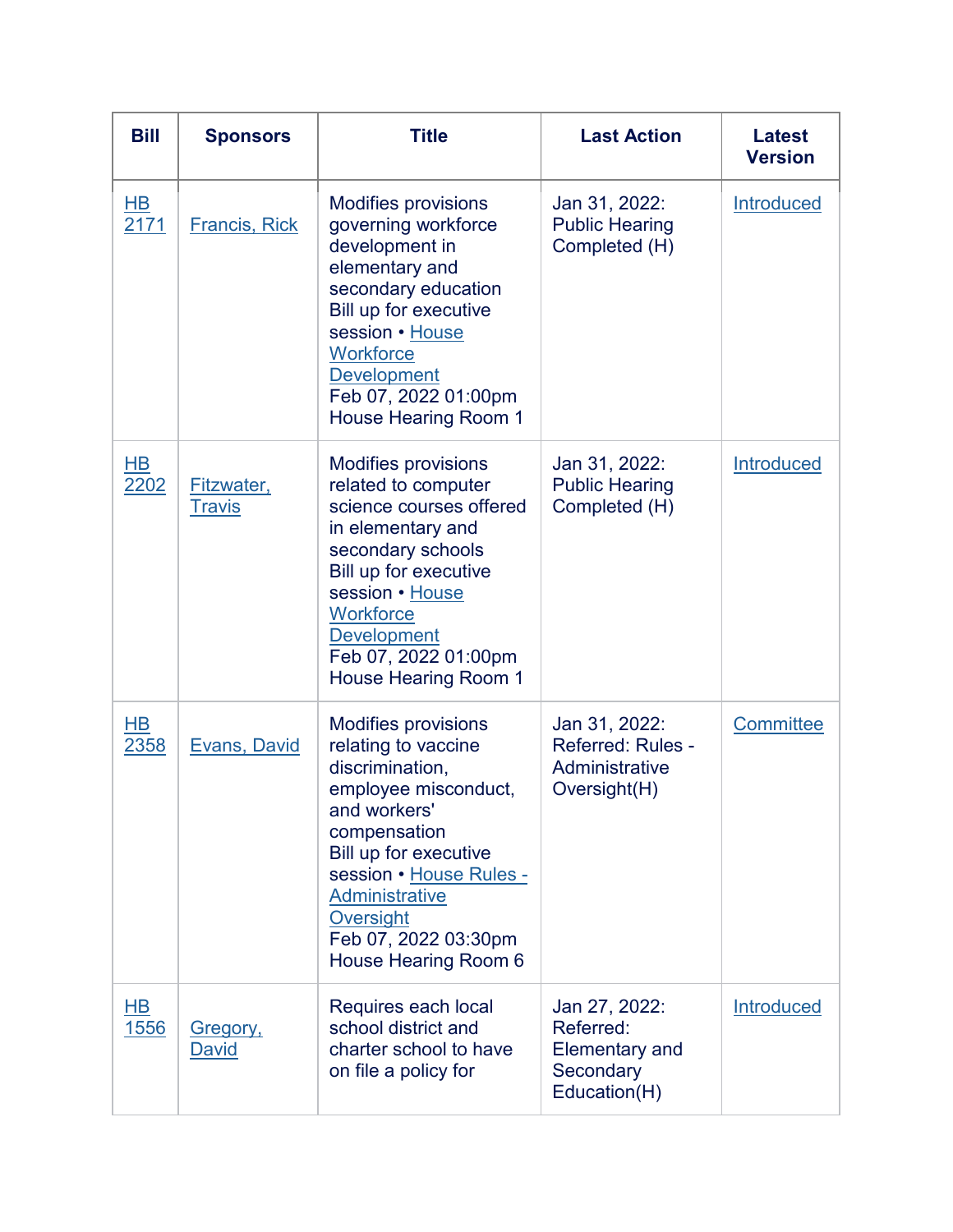| <b>Bill</b>                      | <b>Sponsors</b>           | <b>Title</b>                                                                                                                                                                                                                                                                                    | <b>Last Action</b>                                                                          | <b>Latest</b><br><b>Version</b> |
|----------------------------------|---------------------------|-------------------------------------------------------------------------------------------------------------------------------------------------------------------------------------------------------------------------------------------------------------------------------------------------|---------------------------------------------------------------------------------------------|---------------------------------|
|                                  |                           | reading success plans<br>for certain students                                                                                                                                                                                                                                                   |                                                                                             |                                 |
| $\underline{\mathbf{SB}}$<br>892 | Moon                      | <b>Modifies provisions</b><br>relating to taxation                                                                                                                                                                                                                                              | Jan 27, 2022:<br><b>Second Read and</b><br><b>Referred S Ways</b><br>and Means<br>Committee | Introduced                      |
| <u>HB</u><br>2009                | Pollock,<br><b>Suzie</b>  | Modifies provisions<br>relating to<br>immunizations                                                                                                                                                                                                                                             | Jan 27, 2022:<br>Referred:<br><b>Downsizing State</b><br>Government(H)                      | Introduced                      |
| HВ<br>2201                       | Sander, Chris             | <b>Modifies provisions</b><br>relating to COVID-19<br>liability                                                                                                                                                                                                                                 | Jan 27, 2022:<br>Referred:<br>Judiciary(H)                                                  | <b>Introduced</b>               |
| <u>HB</u><br>2562                | Burnett,<br><b>Ingrid</b> | <b>Modifies provisions</b><br>relating to higher<br>education tuition                                                                                                                                                                                                                           | Jan 27, 2022:<br>Withdrawn (H)                                                              | <b>Introduced</b>               |
| $\underline{\mathbf{SB}}$<br>718 | Washington                | Designates the third<br>week of September as<br>"Historically Black<br><b>College and University</b><br><b>Week"</b> in Missouri<br>consideration •<br><b>Progress and</b><br>Development, Senator<br>Jill Schupp,<br>Chairwoman<br>Feb 09, 2022 09:30am<br>SCR 1 Amended 1:<br>1/31/22 5:06 PM | Jan 26, 2022:<br>Hearing<br><b>Conducted S</b><br>Progress and<br>Development<br>Committee  | Introduced                      |
| $\overline{AB}$<br>1575          | Wiemann,<br><u>John</u>   | Requires natural<br>immunity to be<br>considered equivalent<br>to vaccine-induced                                                                                                                                                                                                               | Jan 25, 2022:<br><b>Public Hearing</b><br>Completed (H)                                     | Introduced                      |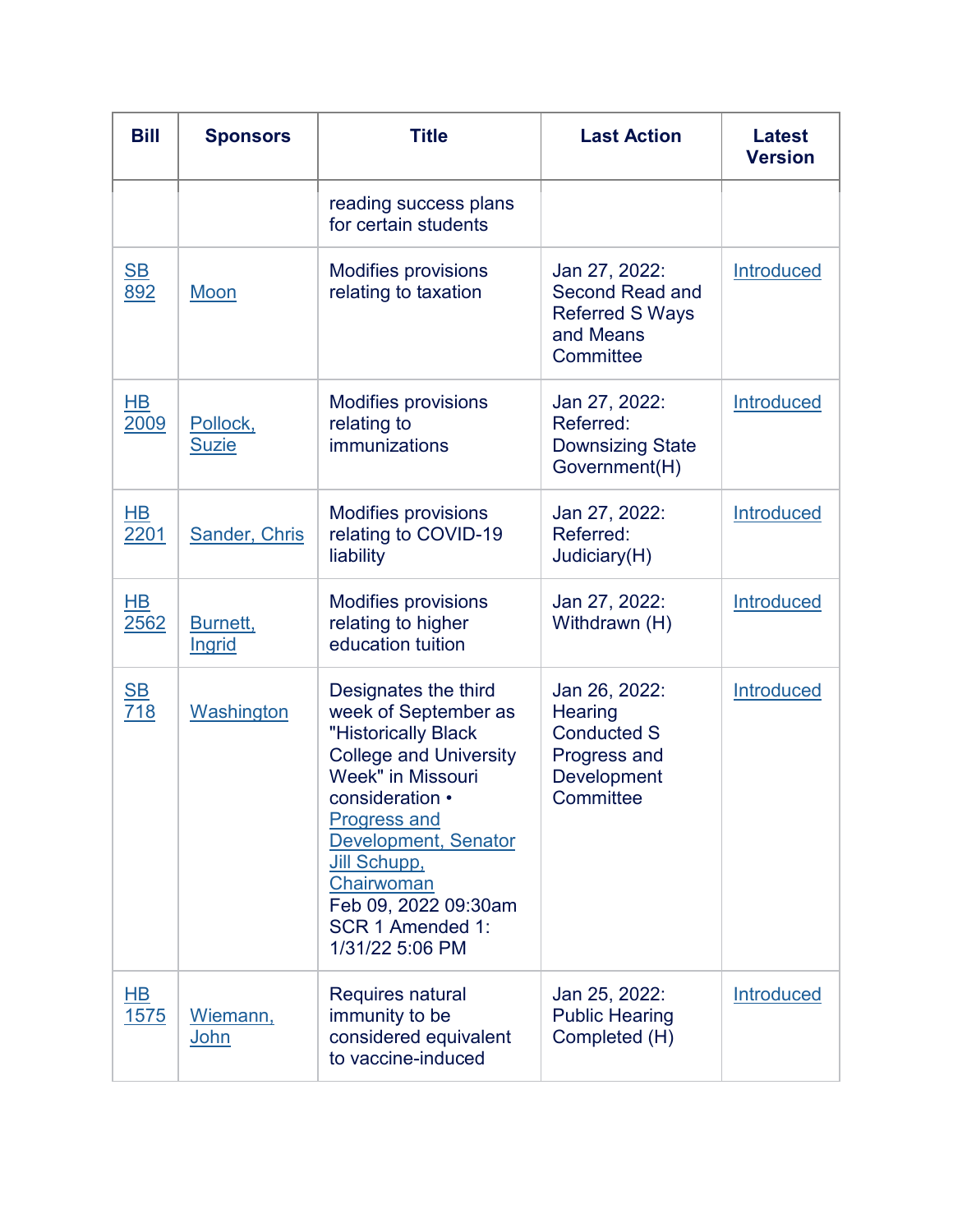| <b>Bill</b>                      | <b>Sponsors</b>      | <b>Title</b>                                                                                                                                                                                                                                                                                           | <b>Last Action</b>                                      | <b>Latest</b><br><b>Version</b> |
|----------------------------------|----------------------|--------------------------------------------------------------------------------------------------------------------------------------------------------------------------------------------------------------------------------------------------------------------------------------------------------|---------------------------------------------------------|---------------------------------|
|                                  |                      | immunity for viral<br><b>infections</b>                                                                                                                                                                                                                                                                |                                                         |                                 |
| $\overline{\mathsf{HB}}$<br>1465 | Schnelting,<br>Adam  | <b>Prohibits certain</b><br>vaccine mandates                                                                                                                                                                                                                                                           | Jan 25, 2022:<br><b>Public Hearing</b><br>Completed (H) | Introduced                      |
| $\overline{AB}$<br>1475          | <b>Schroer, Nick</b> | <b>Prohibits educational</b><br>institutions from<br>mandating COVID-19<br>vaccines or gene<br>therapy treatments<br>Bill up for executive<br>session • House<br><b>Judiciary</b><br>Feb 09, 2022 04:00pm<br>House Hearing Room 6<br>2/9/2022 - 4:00 PM or<br>upon adjournment<br>(whichever is later) | Jan 25, 2022:<br><b>Public Hearing</b><br>Completed (H) | <b>Introduced</b>               |
| $\overline{\mathsf{HB}}$<br>1544 | <b>McGirl, Mike</b>  | <b>Prohibits employers</b><br>from requiring their<br>employees to receive a<br>vaccination against<br>COVID-19                                                                                                                                                                                        | Jan 25, 2022:<br><b>Public Hearing</b><br>Completed (H) | <b>Introduced</b>               |
| HВ<br>1624                       | <u>Schroer, Nick</u> | <b>Creates provisions</b><br>relating to COVID-19<br>tests and vaccinations<br>Bill up for executive<br>session · House<br><b>Judiciary</b><br>Feb 09, 2022 04:00pm<br>House Hearing Room 6<br>2/9/2022 - 4:00 PM or<br>upon adjournment<br>(whichever is later)                                       | Jan 25, 2022:<br><b>Public Hearing</b><br>Completed (H) | <b>Introduced</b>               |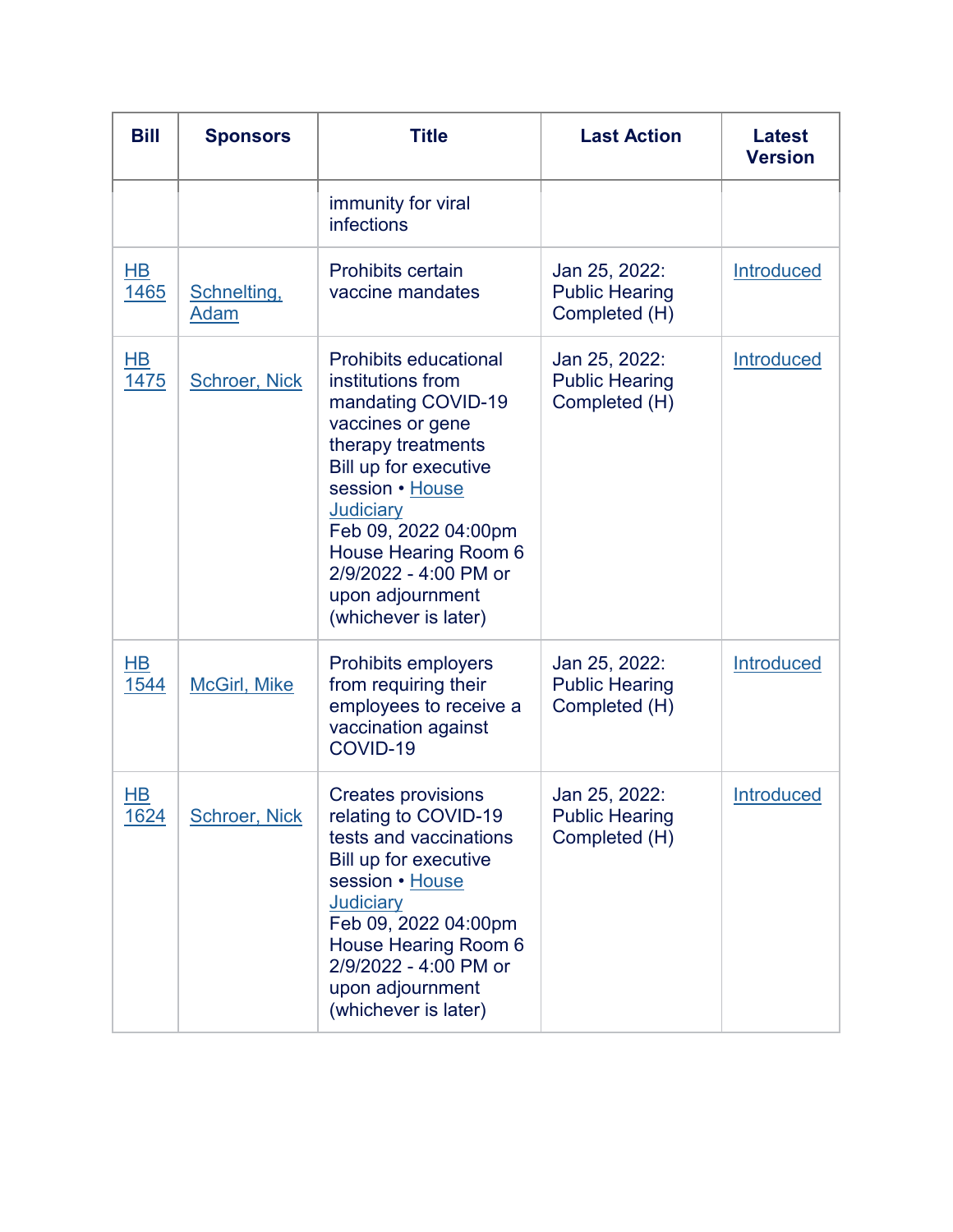| <b>Bill</b>                      | <b>Sponsors</b>          | <b>Title</b>                                                                                                                                                          | <b>Last Action</b>                                                                 | <b>Latest</b><br><b>Version</b> |
|----------------------------------|--------------------------|-----------------------------------------------------------------------------------------------------------------------------------------------------------------------|------------------------------------------------------------------------------------|---------------------------------|
| $\overline{HB}$<br>1617          | Van<br>Schoiack,<br>Dean | <b>Creates provisions</b><br>relating to vaccination<br>requirements                                                                                                  | Jan 25, 2022:<br><b>Public Hearing</b><br>Completed (H)                            | Introduced                      |
| <u>HB</u><br>1665                | Seitz, Brian             | <b>Modifies provisions</b><br>relating to<br>immunizations                                                                                                            | Jan 25, 2022:<br><b>Public Hearing</b><br>Completed (H)                            | <b>Introduced</b>               |
| H <sub>B</sub><br>1670           | Seitz, Brian             | <b>Creates provisions</b><br>relating to the COVID-<br>19 vaccines                                                                                                    | Jan 25, 2022:<br><b>Public Hearing</b><br>Completed (H)                            | Introduced                      |
| HВ<br>1692                       | <b>Boggs, Mitch</b>      | <b>Creates provisions</b><br>relating to employer<br>liability for injuries from<br>required immunizations                                                            | Jan 25, 2022:<br><b>Public Hearing</b><br>Completed (H)                            | <b>Introduced</b>               |
| HВ<br>1769                       | Lewis, Ed                | <b>Prohibits entities</b><br>receiving state funding<br>from requiring COVID-<br>19 vaccination or proof<br>of such vaccination of<br>their employees or<br>customers | Jan 25, 2022:<br><b>Public Hearing</b><br>Completed (H)                            | <b>Introduced</b>               |
| $\underline{\mathsf{SB}}$<br>681 | O'Laughlin               | <b>Modifies provisions</b><br>related to literacy and<br>reading instruction                                                                                          | Jan 25, 2022:<br>Hearing<br><b>Conducted S</b><br><b>Education</b><br>Committee    | <b>Introduced</b>               |
| $\underline{\mathsf{SB}}$<br>752 | <b>Burlison</b>          | <b>Modifies and removes</b><br>provisions relating to<br>concealed firearms                                                                                           | Jan 25, 2022:<br>Hearing<br><b>Conducted S</b><br><b>General Laws</b><br>Committee | Introduced                      |
| <u>HB</u><br>1904                | Murphy, Jim              | <b>Creates provisions</b><br>relating to COVID-19                                                                                                                     | Jan 25, 2022:<br><b>Public Hearing</b><br>Completed (H)                            | Introduced                      |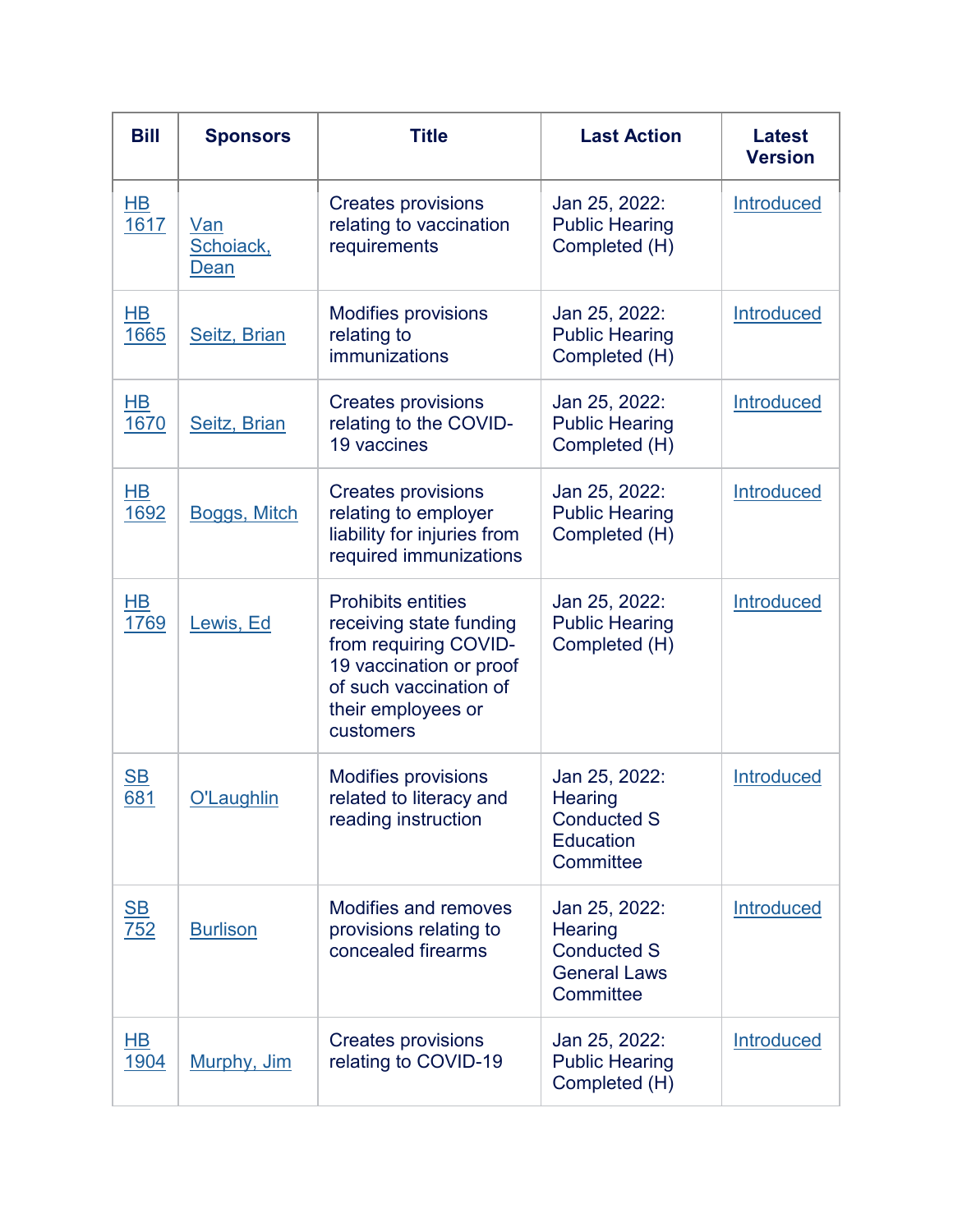| <b>Bill</b>                      | <b>Sponsors</b>           | <b>Title</b>                                                                                                                                                                                                                                                                        | <b>Last Action</b>                                                                            | <b>Latest</b><br><b>Version</b> |
|----------------------------------|---------------------------|-------------------------------------------------------------------------------------------------------------------------------------------------------------------------------------------------------------------------------------------------------------------------------------|-----------------------------------------------------------------------------------------------|---------------------------------|
|                                  |                           | vaccination equivalency<br>cards                                                                                                                                                                                                                                                    |                                                                                               |                                 |
| $\overline{HB}$<br>2055          | Lewis, Ed                 | <b>Creates provisions</b><br>relating to COVID-19<br>vaccine requirements                                                                                                                                                                                                           | Jan 25, 2022:<br><b>Public Hearing</b><br>Completed (H)                                       | <b>Introduced</b>               |
| <u>HB</u><br>1723                | Shields,<br><b>Brenda</b> | Allows students who<br>earned an associate's<br>degree or the<br>equivalent to apply<br>unused A+ scholarship<br>funds toward earning a<br>bachelor's degree<br>Bill up for executive<br>session • House Higher<br><b>Education</b><br>Feb 07, 2022 01:00pm<br>House Hearing Room 6 | Jan 24, 2022:<br><b>Public Hearing</b><br>Completed (H)                                       | Introduced                      |
| HВ<br>2520                       | Andrews,<br>Allen         | <b>Modifies provisions</b><br>relating to the<br>reorganization and<br>renaming of certain<br>state agencies                                                                                                                                                                        | Jan 24, 2022:<br><b>Read Second</b><br>Time (H)                                               | <b>Introduced</b>               |
| $\underline{\mathsf{SB}}$<br>841 | <b>Brattin</b>            | <b>Establishes the</b><br><b>Education Savings</b><br><b>Account Program</b>                                                                                                                                                                                                        | Jan 20, 2022:<br><b>Second Read and</b><br><b>Referred S</b><br>Education<br>Committee        | <b>Introduced</b>               |
| $\underline{\mathsf{SB}}$<br>855 | <b>Washington</b>         | <b>Establishes the</b><br>"Cronkite New Voices<br>Act" to protect the<br>freedom of press in<br>school-sponsored<br>media                                                                                                                                                           | Jan 20, 2022:<br><b>Second Read and</b><br><b>Referred S</b><br><b>Education</b><br>Committee | <b>Introduced</b>               |
| <u>HB</u><br>2203                |                           | <b>Modifies provisions</b><br>relating to the Fast                                                                                                                                                                                                                                  | Jan 20, 2022:<br>Referred:                                                                    | <b>Introduced</b>               |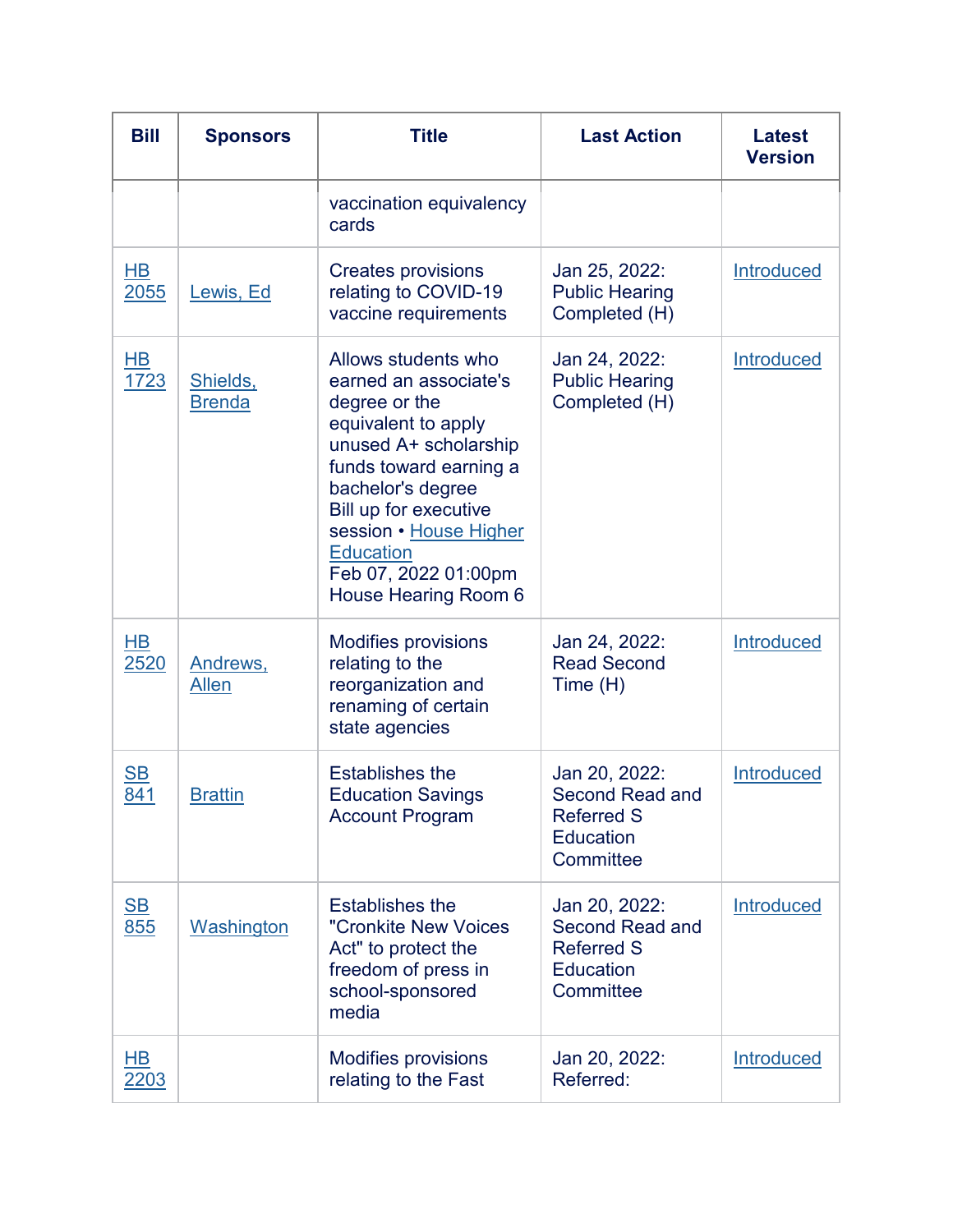| <b>Bill</b>                       | <b>Sponsors</b>             | <b>Title</b>                                                                                                                                                                                                                                                      | <b>Last Action</b>                              | <b>Latest</b><br><b>Version</b> |
|-----------------------------------|-----------------------------|-------------------------------------------------------------------------------------------------------------------------------------------------------------------------------------------------------------------------------------------------------------------|-------------------------------------------------|---------------------------------|
|                                   | Fitzwater,<br><b>Travis</b> | <b>Track Workforce</b><br><b>Incentive Grant</b><br>program                                                                                                                                                                                                       | Economic<br>Development(H)                      |                                 |
| HВ<br>2507                        | Riggs, Louis                | Requires an audit of all<br>state departments<br>every four years                                                                                                                                                                                                 | Jan 20, 2022:<br><b>Read Second</b><br>Time (H) | <b>Introduced</b>               |
| $\underline{\mathsf{SB}}$<br>1077 | <b>Eslinger</b>             | <b>Establishes provisions</b><br>related to a<br>performance funding<br>formula for university<br>and two-year college<br>systems<br><b>Senate Calendar:</b><br><b>FORMAL, SECOND</b><br><b>READING OF SENATE</b><br><b>BILLS - Feb 07, 2022</b><br>Position: 175 | Jan 20, 2022: S<br><b>First Read</b>            | <b>Introduced</b>               |
| $\underline{\mathsf{SB}}$<br>1076 | <b>Arthur</b>               | <b>Modifies provisions</b><br>regarding literacy and<br>reading instruction<br><b>Senate Calendar:</b><br><b>FORMAL, SECOND</b><br><b>READING OF SENATE</b><br><b>BILLS - Feb 07, 2022</b><br>Position: 174                                                       | Jan 20, 2022: S<br><b>First Read</b>            | <b>Introduced</b>               |
| $\overline{AB}$<br>2472           | <b>Sauls, Robert</b>        | <b>Enacts provisions</b><br>relating to alternative<br>treatment options for<br>veterans                                                                                                                                                                          | Jan 19, 2022:<br><b>Read Second</b><br>Time (H) | Introduced                      |
| HВ<br>2478                        | Ingle, Keri                 | <b>Establishes the</b><br>"Enough is Enough Act"                                                                                                                                                                                                                  | Jan 19, 2022:<br><b>Read Second</b><br>Time(H)  | <b>Introduced</b>               |
| <u>HB</u><br>2442                 | Davis,<br><b>Michael</b>    | <b>Modifies provisions</b><br>relating to firearms                                                                                                                                                                                                                | Jan 14, 2022:<br><b>Read Second</b><br>Time (H) | <b>Introduced</b>               |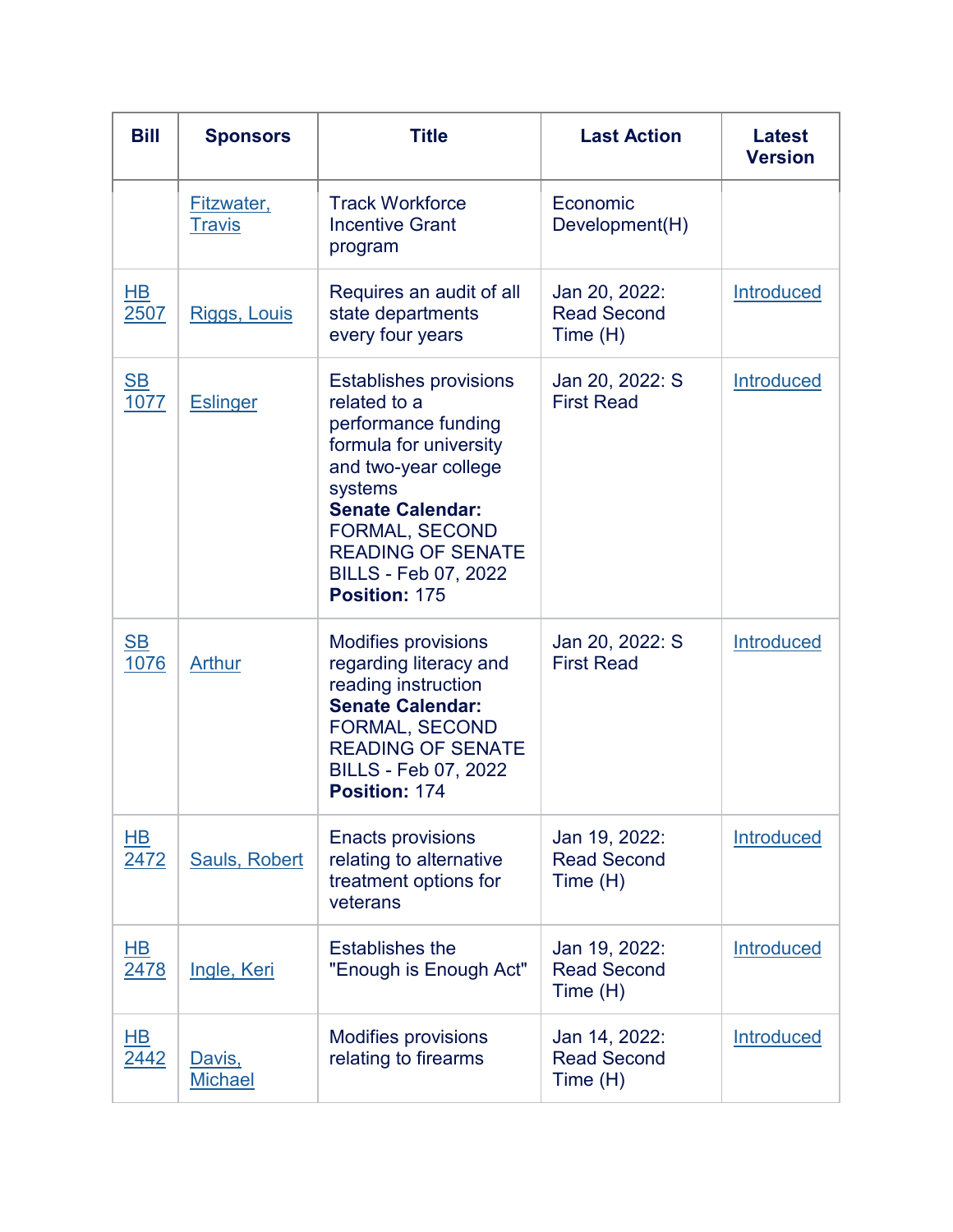| <b>Bill</b>                      | <b>Sponsors</b> | <b>Title</b>                                                                                                                                                                                                                                                              | <b>Last Action</b>                                                                            | <b>Latest</b><br><b>Version</b> |
|----------------------------------|-----------------|---------------------------------------------------------------------------------------------------------------------------------------------------------------------------------------------------------------------------------------------------------------------------|-----------------------------------------------------------------------------------------------|---------------------------------|
| $\overline{HB}$<br>2446          | Hicks, Ron      | Modifies the offense of<br>animal abuse and adds<br>provisions relating to<br>animal research at<br>institutions of higher<br>education                                                                                                                                   | Jan 14, 2022:<br><b>Read Second</b><br>Time (H)                                               | Introduced                      |
| $\underline{\mathsf{SB}}$<br>757 | White           | <b>Modifies provisions</b><br>relating to medical<br>student loan programs                                                                                                                                                                                                | Jan 13, 2022:<br>Second Read and<br><b>Referred S Health</b><br>and Pensions<br>Committee     | Introduced                      |
| $\underline{\mathsf{SB}}$<br>770 | <u>May</u>      | <b>Modifies provisions</b><br>regarding employment<br>information provided to<br>graduates of institutions<br>of higher education                                                                                                                                         | Jan 13, 2022:<br><b>Second Read and</b><br><b>Referred S</b><br>Education<br>Committee        | <b>Introduced</b>               |
| $\underline{\mathsf{SB}}$<br>781 | Moon            | <b>Establishes the "Save</b><br><b>Women's Sports Act"</b><br>relating to female-only<br>athletics in middle<br>school, high schools,<br>and colleges                                                                                                                     | Jan 13, 2022:<br><b>Second Read and</b><br><b>Referred S</b><br><b>Education</b><br>Committee | <b>Introduced</b>               |
| <u>SJR</u><br>47                 | Moon            | Prohibits laws or public<br>policies infringing on<br>the right of individuals<br>to refuse medical<br>procedures or<br>treatments<br><b>Senate Calendar:</b><br><b>FORMAL, SECOND</b><br><b>READING OF SENATE</b><br><b>BILLS - Feb 07, 2022</b><br><b>Position: 227</b> | Jan 13, 2022: S<br><b>First Read</b>                                                          | <b>Introduced</b>               |
| $\overline{AB}$<br>1641          | Coleman, Jeff   | <b>Creates provisions</b><br>relating to employer<br>responsibilities                                                                                                                                                                                                     | Jan 12, 2022:<br><b>Public Hearing</b><br>Completed (H)                                       | Introduced                      |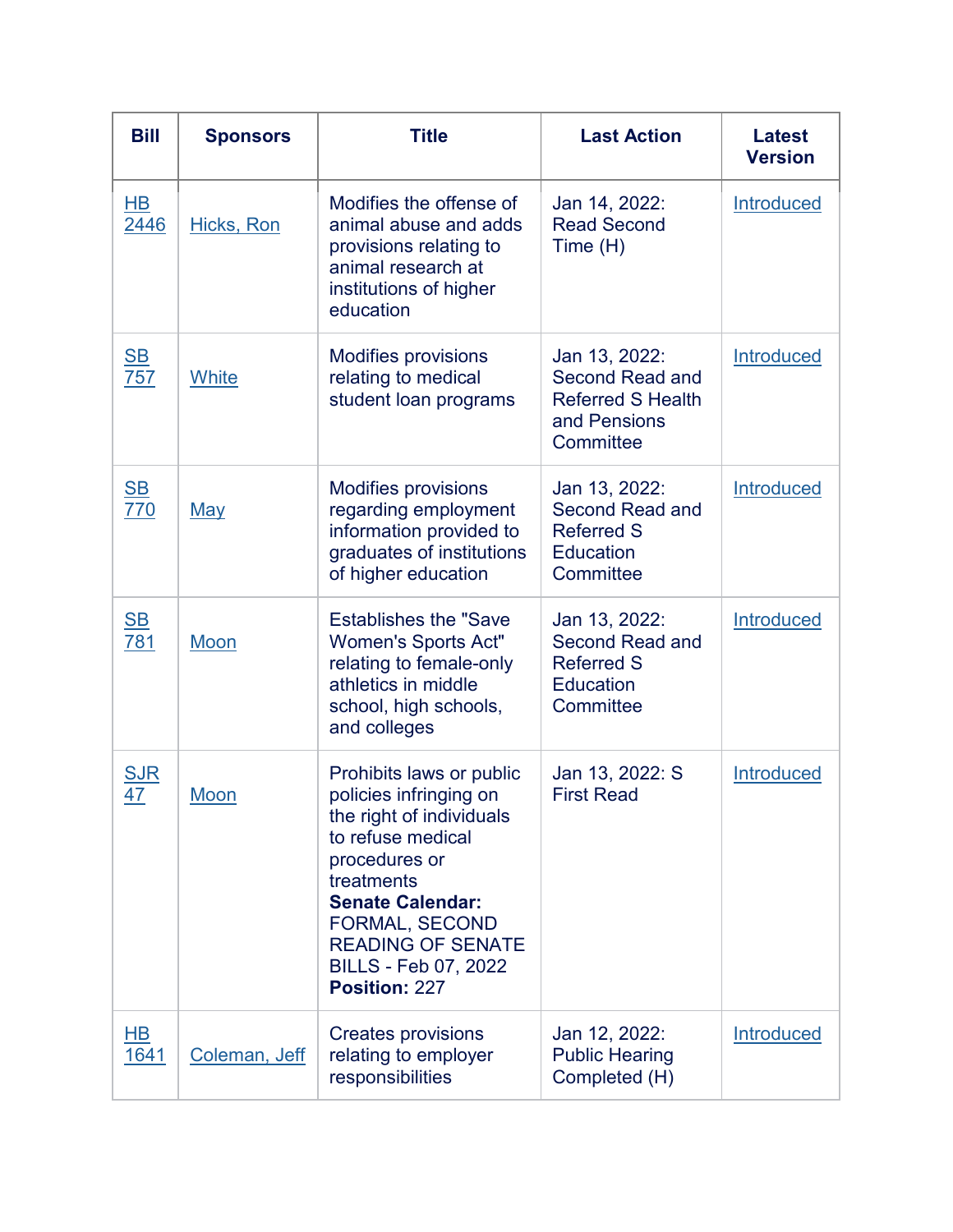| <b>Bill</b>                              | <b>Sponsors</b>                        | <b>Title</b>                                                                                                                                                                                                             | <b>Last Action</b>                                      | <b>Latest</b><br><b>Version</b> |
|------------------------------------------|----------------------------------------|--------------------------------------------------------------------------------------------------------------------------------------------------------------------------------------------------------------------------|---------------------------------------------------------|---------------------------------|
|                                          |                                        | associated with vaccine<br>mandates<br>Bill up for executive<br>session • House<br><b>Judiciary</b><br>Feb 09, 2022 04:00pm<br>House Hearing Room 6<br>2/9/2022 - 4:00 PM or<br>upon adjournment<br>(whichever is later) |                                                         |                                 |
| $\overline{HB}$<br>1710                  | <b>Buchheit-</b><br>Courtway,<br>Cyndi | <b>Creates provisions</b><br>related to certain<br>experimental or<br>investigational medical<br>treatments                                                                                                              | Jan 12, 2022:<br><b>Public Hearing</b><br>Completed (H) | Introduced                      |
| <u>HB</u><br>1709                        | <b>Buchheit-</b><br>Courtway,<br>Cyndi | <b>Creates provisions</b><br>related to certain<br>experimental or<br>investigational medical<br>treatments                                                                                                              | Jan 12, 2022:<br><b>Public Hearing</b><br>Completed (H) | Introduced                      |
| HВ<br>2388                               | Gregory,<br><b>Kurtis</b>              | Exempts institutions of<br>higher education from<br>prevailing wage laws for<br>certain purposes                                                                                                                         | Jan 12, 2022:<br><b>Read Second</b><br>Time (H)         | <b>Introduced</b>               |
| $H\mathsf{B}$<br>2418                    | <b>Grier, Derek</b>                    | <b>Modifies the Missouri</b><br><b>One Start Program</b>                                                                                                                                                                 | Jan 12, 2022:<br><b>Read Second</b><br>Time(H)          | Introduced                      |
| $\underline{\mathsf{SB}}$<br><u>1055</u> | <b>Arthur</b>                          | <b>Modifies provisions</b><br>relating to dual credit<br>and dual enrollment<br>courses<br><b>Senate Calendar:</b><br><b>FORMAL, SECOND</b><br><b>READING OF SENATE</b><br><b>BILLS - Feb 07, 2022</b><br>Position: 153  | Jan 12, 2022: S<br><b>First Read</b>                    | Introduced                      |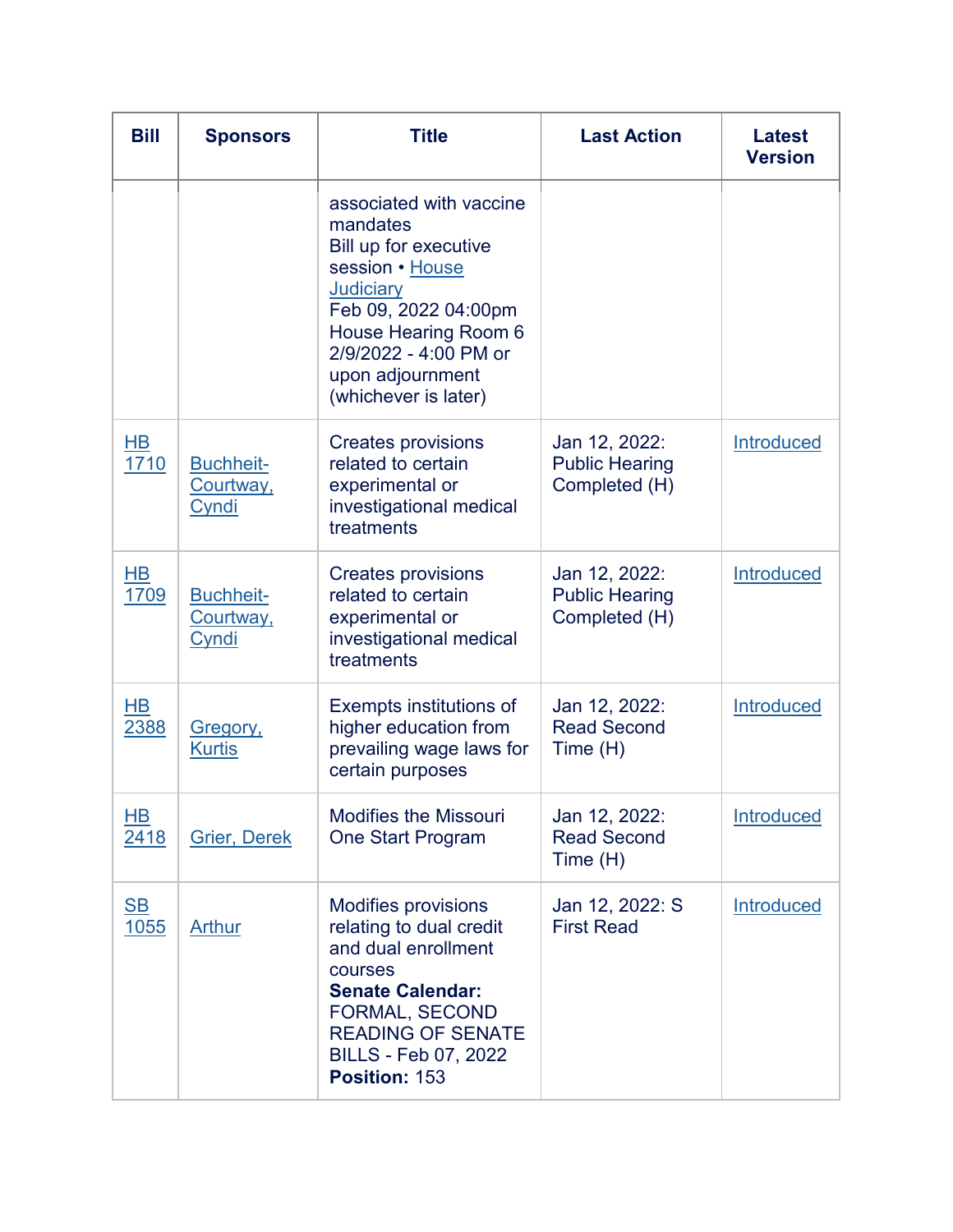| <b>Bill</b>                      | <b>Sponsors</b> | <b>Title</b>                                                                                                           | <b>Last Action</b>                                                                                                                              | <b>Latest</b><br><b>Version</b> |
|----------------------------------|-----------------|------------------------------------------------------------------------------------------------------------------------|-------------------------------------------------------------------------------------------------------------------------------------------------|---------------------------------|
| $\underline{\mathsf{SB}}$<br>643 | <b>Hoskins</b>  | Authorizes sports<br>wagering                                                                                          | Jan 10, 2022:<br><b>Second Read and</b><br><b>Referred S</b><br>Appropriations<br>Committee                                                     | Introduced                      |
| $\underline{\mathbf{SB}}$<br>644 | <b>Hoskins</b>  | <b>Modifies provisions</b><br>relating to agricultural<br>tax credits                                                  | Jan 10, 2022:<br>Second Read and<br><b>Referred S</b><br>Agriculture, Food<br><b>Production and</b><br>Outdoor<br><b>Resources</b><br>Committee | <b>Introduced</b>               |
| $\underline{\mathbf{SB}}$<br>686 | <b>May</b>      | <b>Establishes the</b><br><b>Missouri Video Lottery</b><br><b>Control Act</b>                                          | Jan 10, 2022:<br><b>Second Read and</b><br><b>Referred S</b><br>Appropriations<br>Committee                                                     | Introduced                      |
| $\underline{\mathsf{SB}}$<br>675 | <b>Brown</b>    | <b>Establishes the</b><br><b>Missouri Rural</b><br>Workforce<br><b>Development Act</b>                                 | Jan 10, 2022:<br>Second Read and<br><b>Referred S</b><br>Agriculture, Food<br><b>Production and</b><br>Outdoor<br><b>Resources</b><br>Committee | <b>Introduced</b>               |
| $\underline{\mathbf{SB}}$<br>642 | <b>Hoskins</b>  | <b>Establishes the</b><br><b>Missouri Video Lottery</b><br><b>Control Act</b>                                          | Jan 10, 2022:<br>Second Read and<br><b>Referred S</b><br>Appropriations<br>Committee                                                            | Introduced                      |
| $\underline{\mathsf{SB}}$<br>659 | <b>Cierpiot</b> | <b>Modifies provisions</b><br>related to computer<br>science courses offered<br>in elementary and<br>secondary schools | Jan 10, 2022:<br>Second Read and<br><b>Referred S</b><br><b>Education</b><br>Committee                                                          | <b>Introduced</b>               |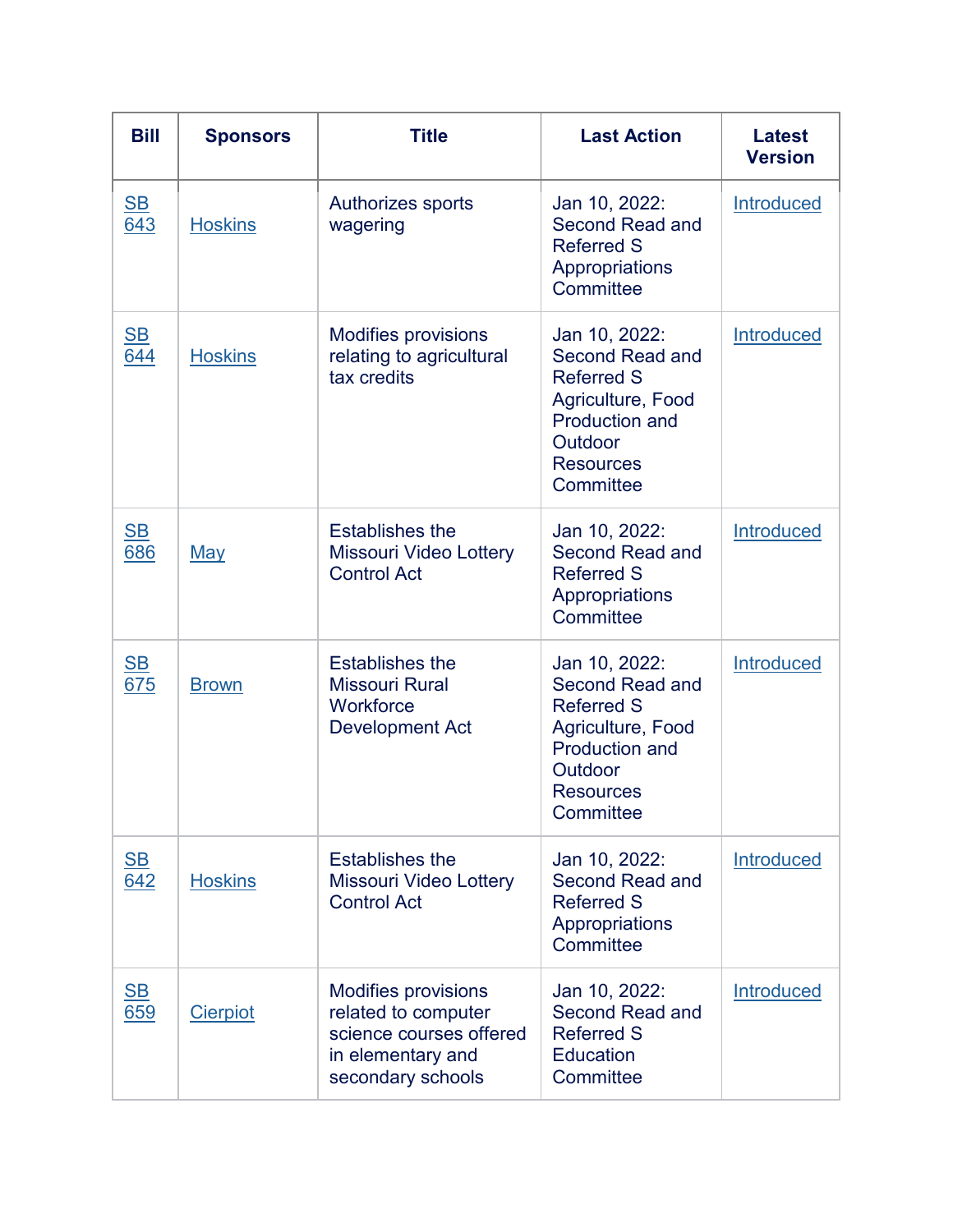| <b>Bill</b>             | <b>Sponsors</b>            | <b>Title</b>                                                                                                                                                     | <b>Last Action</b>                                                               | <b>Latest</b><br><b>Version</b> |
|-------------------------|----------------------------|------------------------------------------------------------------------------------------------------------------------------------------------------------------|----------------------------------------------------------------------------------|---------------------------------|
| $H$ B<br>3014           | <b>Smith, Cody</b>         | <b>APPROPRIATION BILL</b><br>Bill up for executive<br>session • House Budget<br>Feb 07, 2022 11:00am<br><b>House Hearing Room 3</b>                              | Jan 10, 2022:<br><b>Public Hearing</b><br>Completed (H)                          | <b>Introduced</b>               |
| $\overline{HB}$<br>1576 | Wiemann,<br>John           | <b>Creates provisions</b><br>relating to employer<br>liability for injuries from<br>required immunizations                                                       | Jan 06, 2022:<br>Referred:<br>Judiciary(H)                                       | Introduced                      |
| HВ<br>1484              | Kelley, Ann                | <b>Prohibits discrimination</b><br>in education                                                                                                                  | Jan 06, 2022:<br>Referred:<br><b>Elementary and</b><br>Secondary<br>Education(H) | Introduced                      |
| H <sub>B</sub><br>1634  | Seitz, Brian               | Prohibits the use of any<br>curriculum<br>implementing critical<br>race theory in the public<br>schools and institutions<br>of higher education of<br>the state. | Jan 06, 2022:<br>Referred:<br><b>Elementary and</b><br>Secondary<br>Education(H) | Introduced                      |
| $\overline{HB}$<br>1654 | <b>Bromley, Bob</b>        | Provides that a parent<br>shall not be ordered by<br>the court to pay support<br>for a child enrolled in an<br>institution of vocational<br>or higher education  | Jan 06, 2022:<br><b>Read Second</b><br>Time (H)                                  | <b>Introduced</b>               |
| <u>HB</u><br>1719       | Johnson,<br><b>Michael</b> | Requires career and<br>technical education<br>programs to offer<br>courses leading to<br>insurance licensing and<br>certification                                | Jan 06, 2022:<br><b>Read Second</b><br>Time(H)                                   | Introduced                      |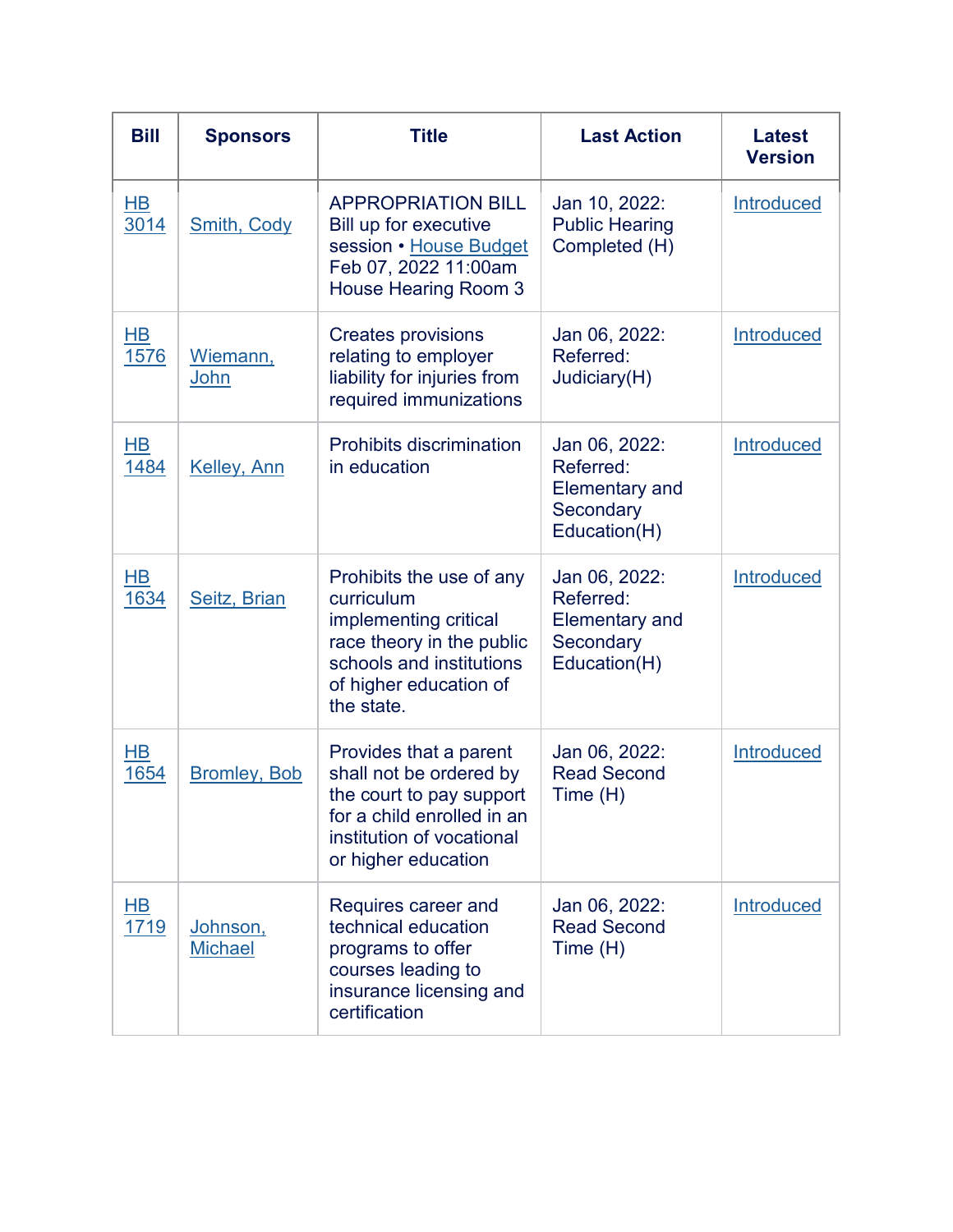| <b>Bill</b>                    | <b>Sponsors</b>          | <b>Title</b>                                                                                                                                                        | <b>Last Action</b>                              | <b>Latest</b><br><b>Version</b> |
|--------------------------------|--------------------------|---------------------------------------------------------------------------------------------------------------------------------------------------------------------|-------------------------------------------------|---------------------------------|
| $\overline{HB}$<br><u>1795</u> | Windham,<br><b>Kevin</b> | Installs a student voting<br>member on college and<br>university boards of<br>curators, regents, or<br>governors upon student<br>body approval                      | Jan 06, 2022:<br><b>Read Second</b><br>Time (H) | Introduced                      |
| $H\underline{B}$<br>1790       | Windham,<br><b>Kevin</b> | <b>Modifies provisions</b><br>relating to the "A+<br>Schools Program."                                                                                              | Jan 06, 2022:<br><b>Read Second</b><br>Time (H) | Introduced                      |
| HВ<br>1785                     | Windham,<br><b>Kevin</b> | Requires a written<br>report regarding student<br>demographics and<br>state-funded<br>scholarships and grants                                                       | Jan 06, 2022:<br><b>Read Second</b><br>Time (H) | <b>Introduced</b>               |
| $\overline{AB}$<br>1784        | Windham,<br><b>Kevin</b> | Removes the<br>requirement that certain<br>financial awards for<br>higher education<br>students be reduced by<br>the amount of any A+<br>program moneys<br>received | Jan 06, 2022:<br><b>Read Second</b><br>Time (H) | <b>Introduced</b>               |
| HВ<br>1787                     | Windham,<br>Kevin        | Increases the maximum<br>and minimum amounts<br>awarded under the<br><b>Access Missouri</b><br><b>Financial Assistance</b><br>Program                               | Jan 06, 2022:<br><b>Read Second</b><br>Time (H) | <b>Introduced</b>               |
| <u>HB</u><br>1788              | Windham,<br><u>Kevin</u> | Expands availability of<br>financial assistance<br>under the Access<br><b>Missouri Financial</b><br><b>Assistance Program</b>                                       | Jan 06, 2022:<br><b>Read Second</b><br>Time (H) | Introduced                      |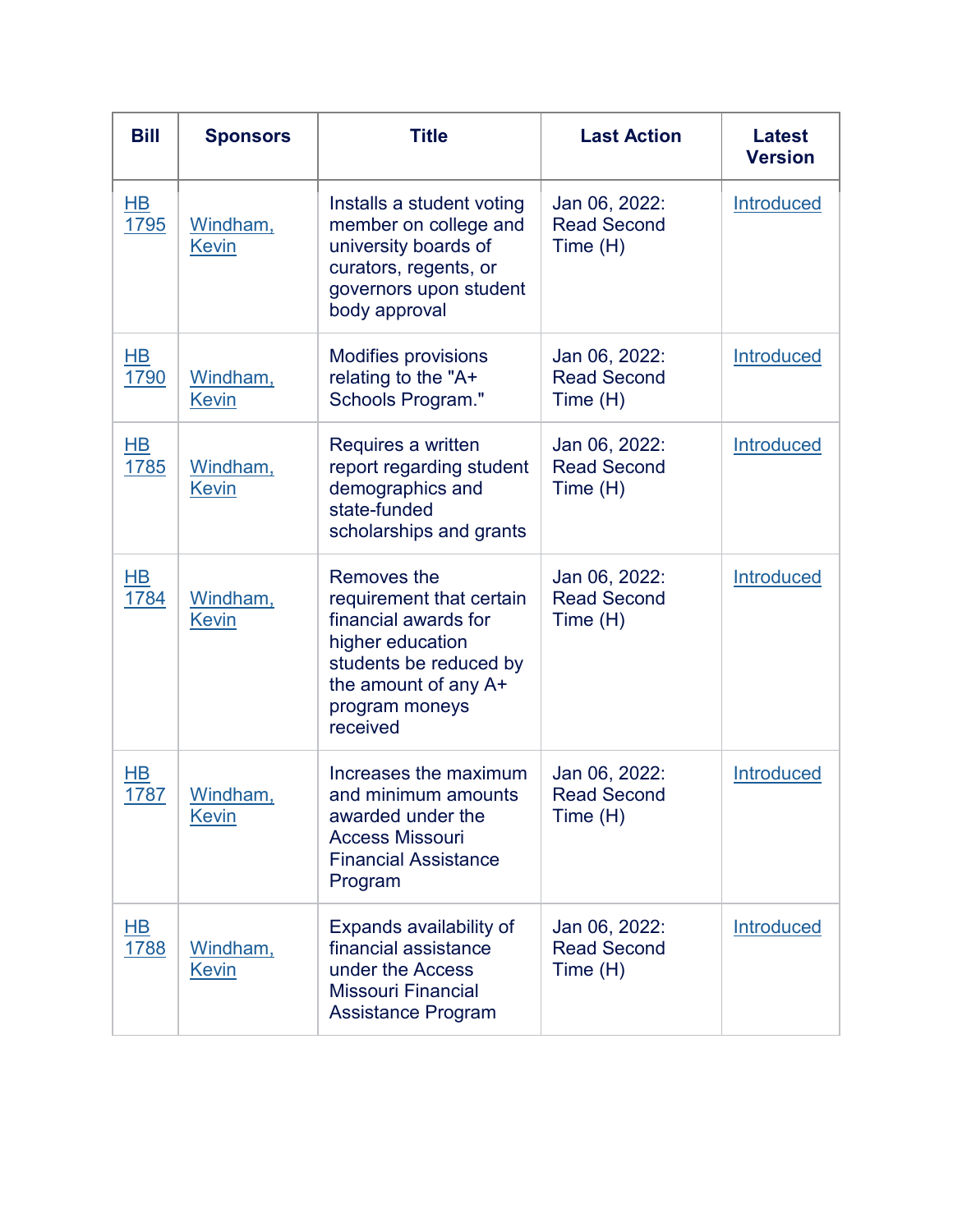| <b>Bill</b>             | <b>Sponsors</b>                 | <b>Title</b>                                                                                                                                                                                                                                                     | <b>Last Action</b>                                                               | <b>Latest</b><br><b>Version</b> |
|-------------------------|---------------------------------|------------------------------------------------------------------------------------------------------------------------------------------------------------------------------------------------------------------------------------------------------------------|----------------------------------------------------------------------------------|---------------------------------|
| $\overline{HB}$<br>1789 | <u>Windham,</u><br><b>Kevin</b> | Prohibits institutions of<br>higher education from<br>withholding student<br>transcripts because of<br>unpaid tuition and fees                                                                                                                                   | Jan 06, 2022:<br><b>Read Second</b><br>Time (H)                                  | <b>Introduced</b>               |
| H <sub>B</sub><br>1786  | <u>Windham,</u><br><b>Kevin</b> | <b>Modifies provisions</b><br>relating to the "A+<br>Schools Program."                                                                                                                                                                                           | Jan 06, 2022:<br><b>Read Second</b><br>Time (H)                                  | <b>Introduced</b>               |
| <u>HJR</u><br>87        | <b>Griffith, Dave</b>           | Proposes a<br>constitutional<br>amendment dividing<br>state revenues from<br>gaming activities<br>between public<br>institutions of<br>elementary, secondary,<br>and higher education<br>and the administration<br>of the Missouri<br><b>Veterans Commission</b> | Jan 06, 2022:<br><b>Read Second</b><br>Time (H)                                  | Introduced                      |
| HВ<br>1815              | <b>Schroer, Nick</b>            | Prohibits public schools<br>from using any<br>curriculum<br>implementing critical<br>race theory                                                                                                                                                                 | Jan 06, 2022:<br>Referred:<br><b>Elementary and</b><br>Secondary<br>Education(H) | <b>Introduced</b>               |
| HB<br><u>1822</u>       | <b>Gray, Alan</b>               | <b>Requires the</b><br><b>Department of Higher</b><br><b>Education and</b><br>Workforce<br>Development to<br>propose a Pay Forward,<br>Pay Back pilot program<br>to replace the current<br>tuition and fee system<br>at public higher<br>education institutions  | Jan 06, 2022:<br><b>Read Second</b><br>Time(H)                                   | Introduced                      |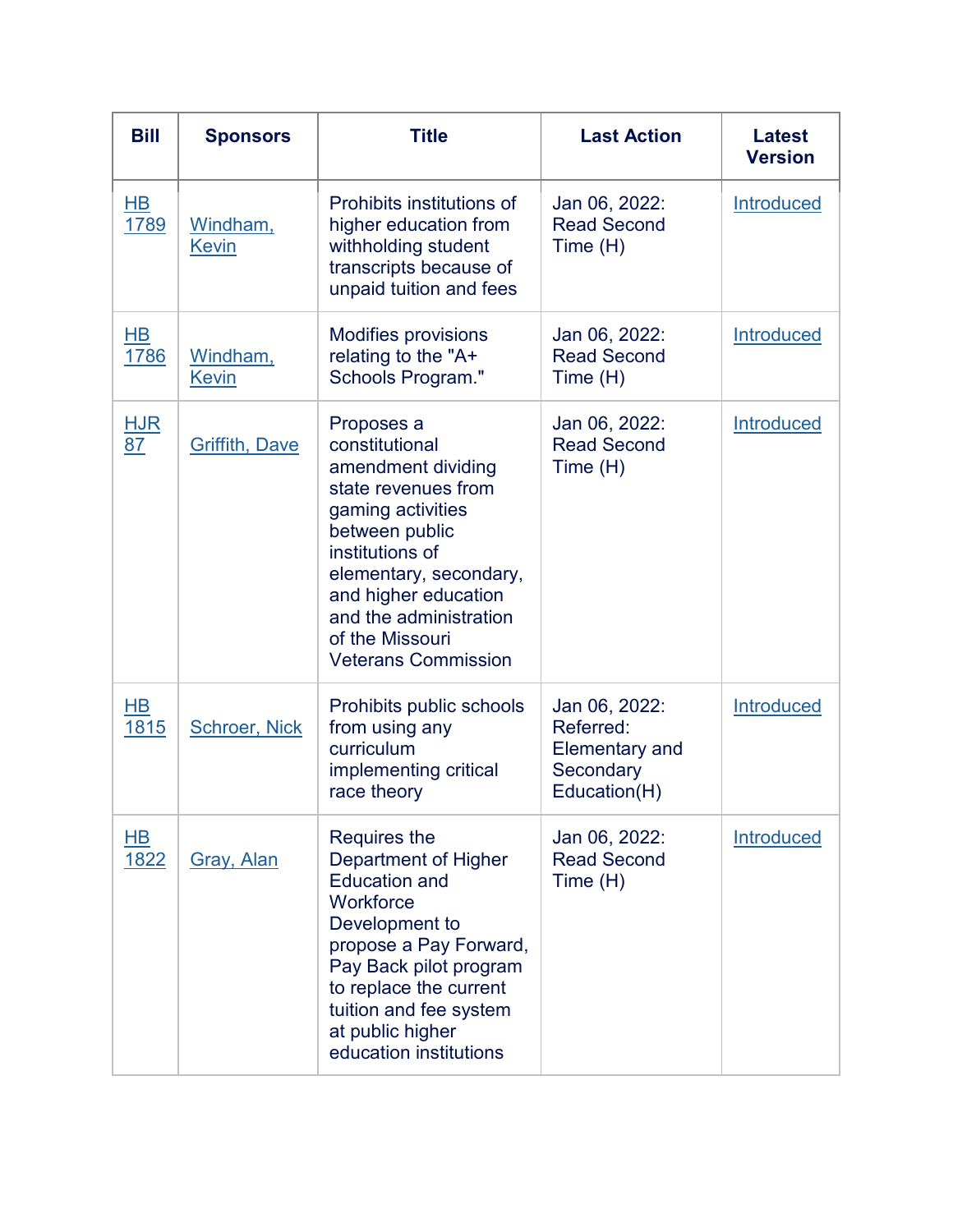| <b>Bill</b>                      | <b>Sponsors</b>                 | <b>Title</b>                                                                                                                                                                                                                                         | <b>Last Action</b>                              | <b>Latest</b><br><b>Version</b> |
|----------------------------------|---------------------------------|------------------------------------------------------------------------------------------------------------------------------------------------------------------------------------------------------------------------------------------------------|-------------------------------------------------|---------------------------------|
| $\overline{\mathsf{HB}}$<br>1832 | <b>Basye, Chuck</b>             | <b>Establishes Holocaust</b><br>education and<br>awareness programs in<br>public schools                                                                                                                                                             | Jan 06, 2022:<br><b>Read Second</b><br>Time (H) | <b>Introduced</b>               |
| <u>HB</u><br>1840                | Gray, Alan                      | Requires the house and<br>senate independent<br>bipartisan citizens<br>commission to use last<br>known permanent place<br>of residence for<br>counting college<br>students and inmates<br>when reapportioning<br>state house and senate<br>districts | Jan 06, 2022:<br><b>Read Second</b><br>Time (H) | <b>Introduced</b>               |
| HB<br>1847                       | Bosley,<br>LaKeySha             | Creates a civil cause of<br>action allowing<br>claimants to seek<br>damages from the state<br>for wrongful conviction                                                                                                                                | Jan 06, 2022:<br><b>Read Second</b><br>Time (H) | <b>Introduced</b>               |
| <b>HB</b><br>1874                | Haffner, Mike                   | <b>Modifies provisions</b><br>relating to taxation                                                                                                                                                                                                   | Jan 06, 2022:<br><b>Read Second</b><br>Time(H)  | Introduced                      |
| HВ<br><u>1885</u>                | <b>Pollitt, Brad</b>            | <b>Creates provisions</b><br>relating to rural<br>workforce development<br>incentives                                                                                                                                                                | Jan 06, 2022:<br><b>Read Second</b><br>Time (H) | <b>Introduced</b>               |
| <u>HJR</u><br><u>99</u>          | Collins,<br><b>Kimberly-Ann</b> | Proposes a<br>constitutional<br>amendment providing<br>that the governor's<br>power to grant<br>reprieves,<br>commutations, and<br>pardons is not exclusive<br>under certain situations                                                              | Jan 06, 2022:<br><b>Read Second</b><br>Time (H) | Introduced                      |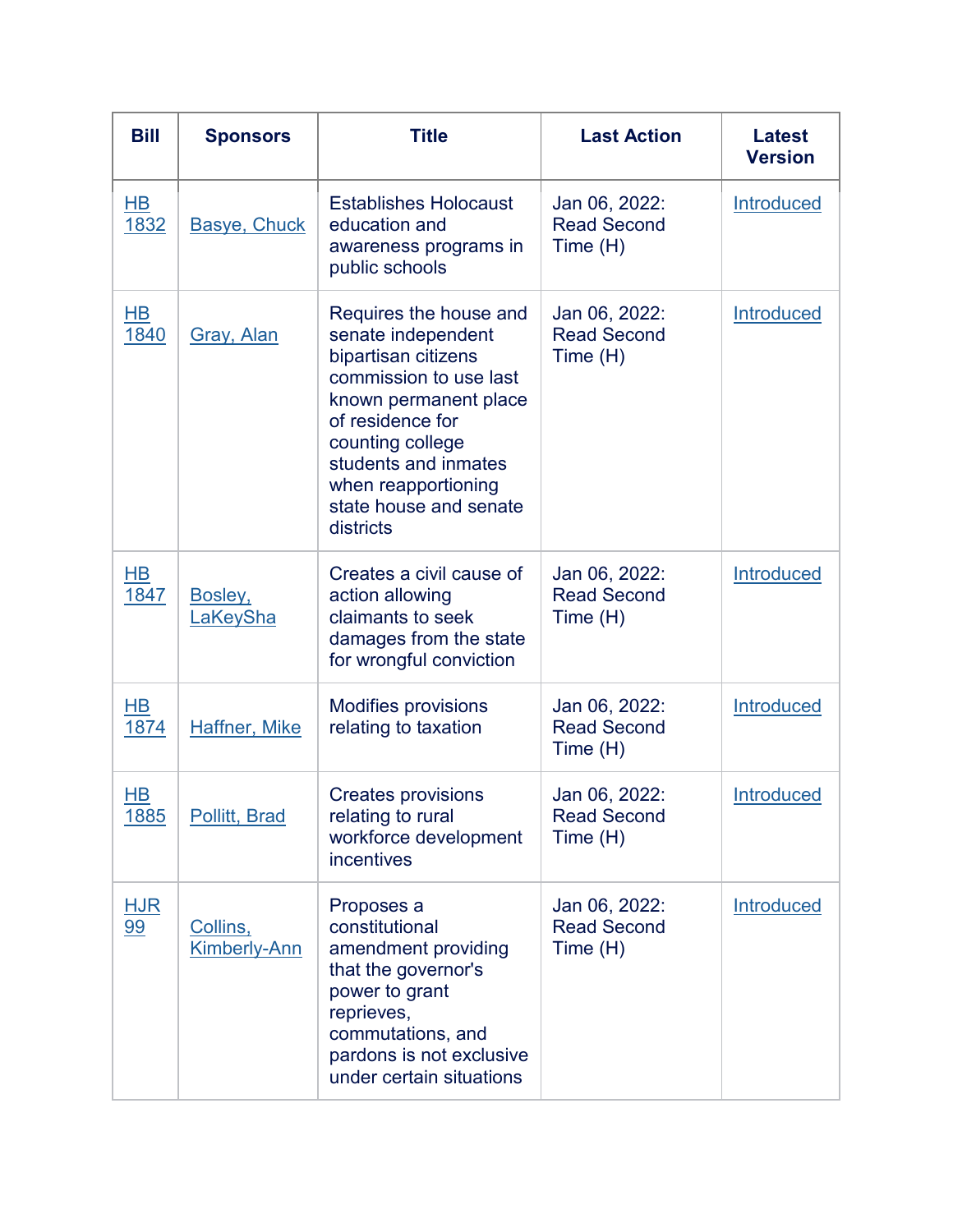| <b>Bill</b>                      | <b>Sponsors</b>           | <b>Title</b>                                                                                                                                            | <b>Last Action</b>                              | <b>Latest</b><br><b>Version</b> |
|----------------------------------|---------------------------|---------------------------------------------------------------------------------------------------------------------------------------------------------|-------------------------------------------------|---------------------------------|
| $\overline{\mathsf{HB}}$<br>1943 | Mackey, lan               | Allows public schools<br>and public higher<br>education institutions to<br>donate unused food to<br>certain farms                                       | Jan 06, 2022:<br><b>Read Second</b><br>Time (H) | <b>Introduced</b>               |
| <u>HB</u><br>2030                | Unsicker,<br><b>Sarah</b> | Allows funds distributed<br>from a MOST 529<br>account to pay up to<br>\$10,000 of student<br>loans incurred for<br>postsecondary<br>education expenses | Jan 06, 2022:<br><b>Read Second</b><br>Time (H) | <b>Introduced</b>               |
| HВ<br>2072                       | Sauls, Robert             | <b>Enacts provisions</b><br>relating to alternative<br>treatment options for<br>veterans                                                                | Jan 06, 2022:<br><b>Read Second</b><br>Time(H)  | <b>Introduced</b>               |
| HB<br>2080                       | Shaul, Dan                | <b>Modifies provisions</b><br>related to gaming                                                                                                         | Jan 06, 2022:<br><b>Read Second</b><br>Time (H) | <b>Introduced</b>               |
| HВ<br>2136                       | Kelley, Ann               | <b>Enacts requirements</b><br>relating to suicide<br>prevention education<br>and information                                                            | Jan 06, 2022:<br><b>Read Second</b><br>Time (H) | Introduced                      |
| <u>HB</u><br>2135                | <b>Kelley, Ann</b>        | <b>Establishes the "Open</b><br><b>Enrollment in Missouri</b><br><b>Education"</b> taskforce                                                            | Jan 06, 2022:<br><b>Read Second</b><br>Time (H) | Introduced                      |
| $H$ B<br>2176                    | Schwadron,<br><b>Adam</b> | Authorizes a tax credit<br>for Missouri residents<br>who are apprentice<br>graduates to apply<br>towards tuition at<br>certain institutions.            | Jan 06, 2022:<br><b>Read Second</b><br>Time (H) | <b>Introduced</b>               |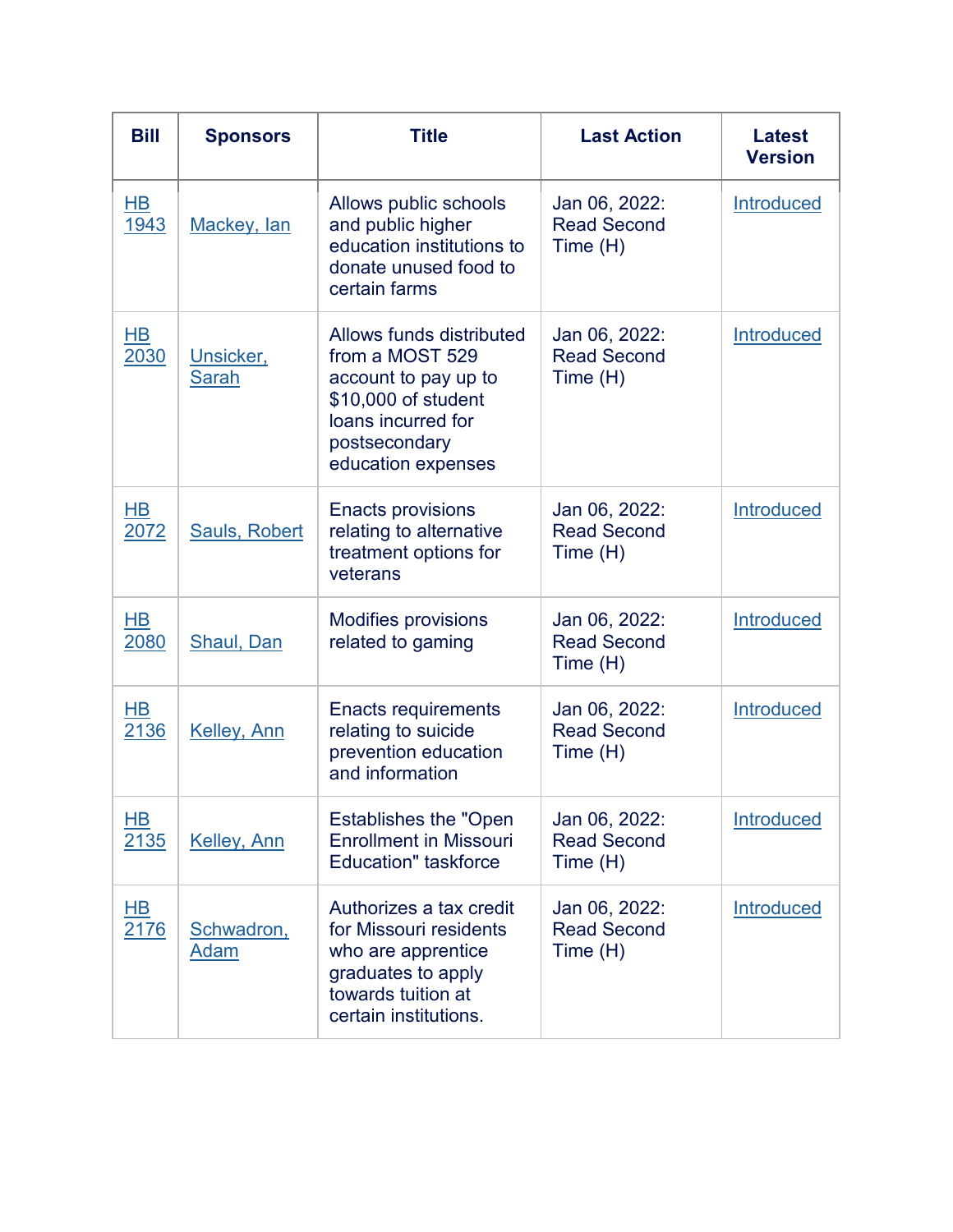| <b>Bill</b>                      | <b>Sponsors</b>       | <b>Title</b>                                                                                                                                                                                                                | <b>Last Action</b>                              | <b>Latest</b><br><b>Version</b> |
|----------------------------------|-----------------------|-----------------------------------------------------------------------------------------------------------------------------------------------------------------------------------------------------------------------------|-------------------------------------------------|---------------------------------|
| $\overline{HB}$<br>2197          | Cook, Bennie          | <b>Establishes guidelines</b><br>for student participation<br>in athletic contests<br>organized by sex                                                                                                                      | Jan 06, 2022:<br><b>Read Second</b><br>Time (H) | <b>Introduced</b>               |
| $H$ B<br>2224                    | Appelbaum,<br>LaDonna | <b>Establishes the</b><br>"Missouri Voter Fraud<br><b>Protection Act"</b>                                                                                                                                                   | Jan 06, 2022:<br><b>Read Second</b><br>Time (H) | <b>Introduced</b>               |
| $\overline{AB}$<br>2238          | Appelbaum,<br>LaDonna | <b>Enacts requirements</b><br>relating to suicide<br>prevention education<br>and information                                                                                                                                | Jan 06, 2022:<br><b>Read Second</b><br>Time (H) | <b>Introduced</b>               |
| $\underline{\mathsf{SB}}$<br>905 | <b>Hoskins</b>        | <b>Establishes the</b><br><b>Missouri Rural</b><br>Workforce<br><b>Development Act</b><br><b>Senate Calendar:</b><br><b>FORMAL, SECOND</b><br><b>READING OF SENATE</b><br><b>BILLS - Feb 07, 2022</b><br><b>Position: 4</b> | Jan 05, 2022: S<br><b>First Read</b>            | <b>Introduced</b>               |
| $\underline{\mathsf{SB}}$<br>906 | <b>Hoskins</b>        | <b>Modifies provisions</b><br>relating to gaming<br><b>Senate Calendar:</b><br><b>FORMAL, SECOND</b><br><b>READING OF SENATE</b><br>BILLS - Feb 07, 2022<br><b>Position: 5</b>                                              | Jan 05, 2022: S<br><b>First Read</b>            | <b>Introduced</b>               |
| $\underline{\mathsf{SB}}$<br>956 | <u>Moon</u>           | Prohibits the<br>enforcement of any<br>federal regulation by a<br>state department or<br>agency until the<br>enforcement is<br>approved by the<br><b>General Assembly</b>                                                   | Jan 05, 2022: S<br><b>First Read</b>            | Introduced                      |